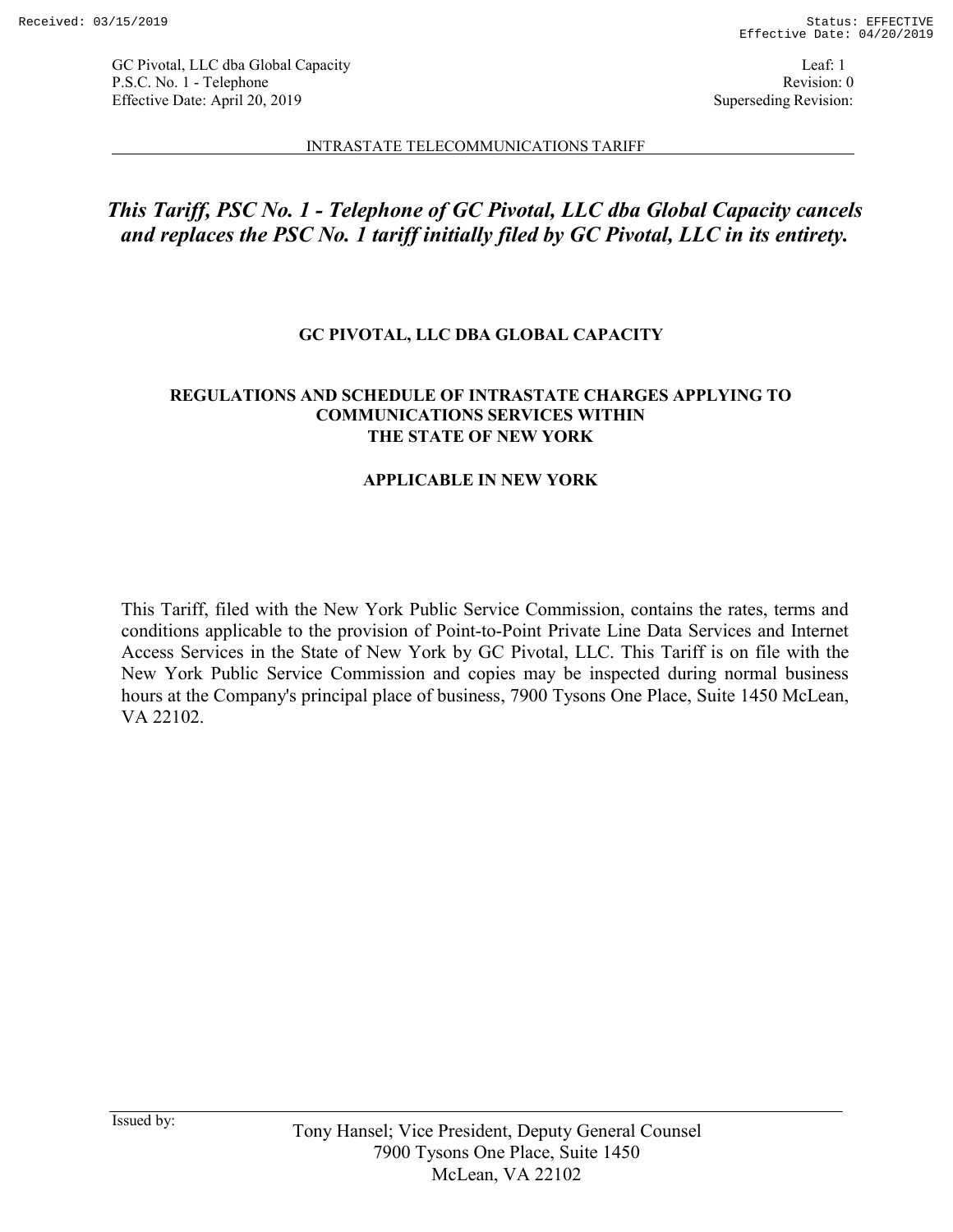#### INTRASTATE TELECOMMUNICATIONS TARIFF Contacting the Public Service Commission

In the case of a dispute between the Customer and the Company which cannot be resolved with mutual satisfaction, the Customer may file a complaint by contacting the New York State Department of Public Service by phone, online or by mail.

1. By Phone:

Helpline (for complaints/inquiries):

1-800-342-3377 for Continental United States or, 1-800-662-1220 for Hearing/Speech Impaired: TDD or, 518-472-8502 for fax

2. Online:

http://www.dps.ny.gov/complaints.html or,

3. By Mail:

NYS Department of Public Service Office of Consumer Services 3 Empire State Plaza Albany, NY 12223-1350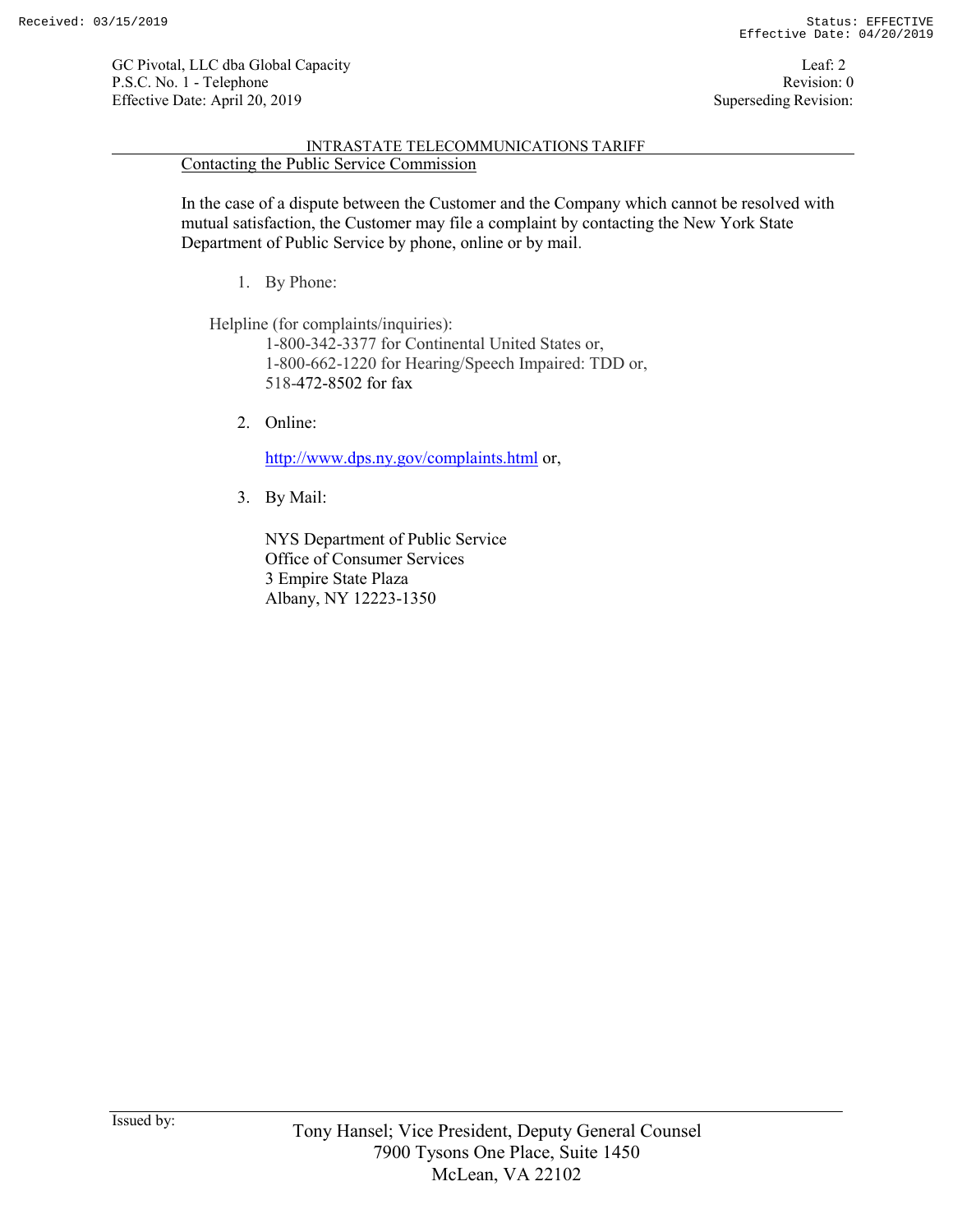# INTRASTATE TELECOMMUNICATIONS TARIFF

# TABLE OF CONTENTS

| $\mathbf{1}$ .   |                                                      |  |
|------------------|------------------------------------------------------|--|
| 2.               |                                                      |  |
| 3 <sub>1</sub>   |                                                      |  |
| $\overline{4}$ . |                                                      |  |
| 5 <sub>1</sub>   |                                                      |  |
| 6.               |                                                      |  |
| 7.               |                                                      |  |
| 8.               |                                                      |  |
| 9.               |                                                      |  |
| 10.              |                                                      |  |
| 11.              |                                                      |  |
| 12.              |                                                      |  |
| 13.              |                                                      |  |
| 14.              |                                                      |  |
| 15.              |                                                      |  |
| 16.              |                                                      |  |
|                  | ADDENDUM A - TAXES AND SURCHARGES                    |  |
|                  | ADDENDUM B - PRIVATE LINE SERVICES RATES AND CHARGES |  |
|                  | ADDENDUM C - SCHOOLS AND LIBRARIES PROGRAM           |  |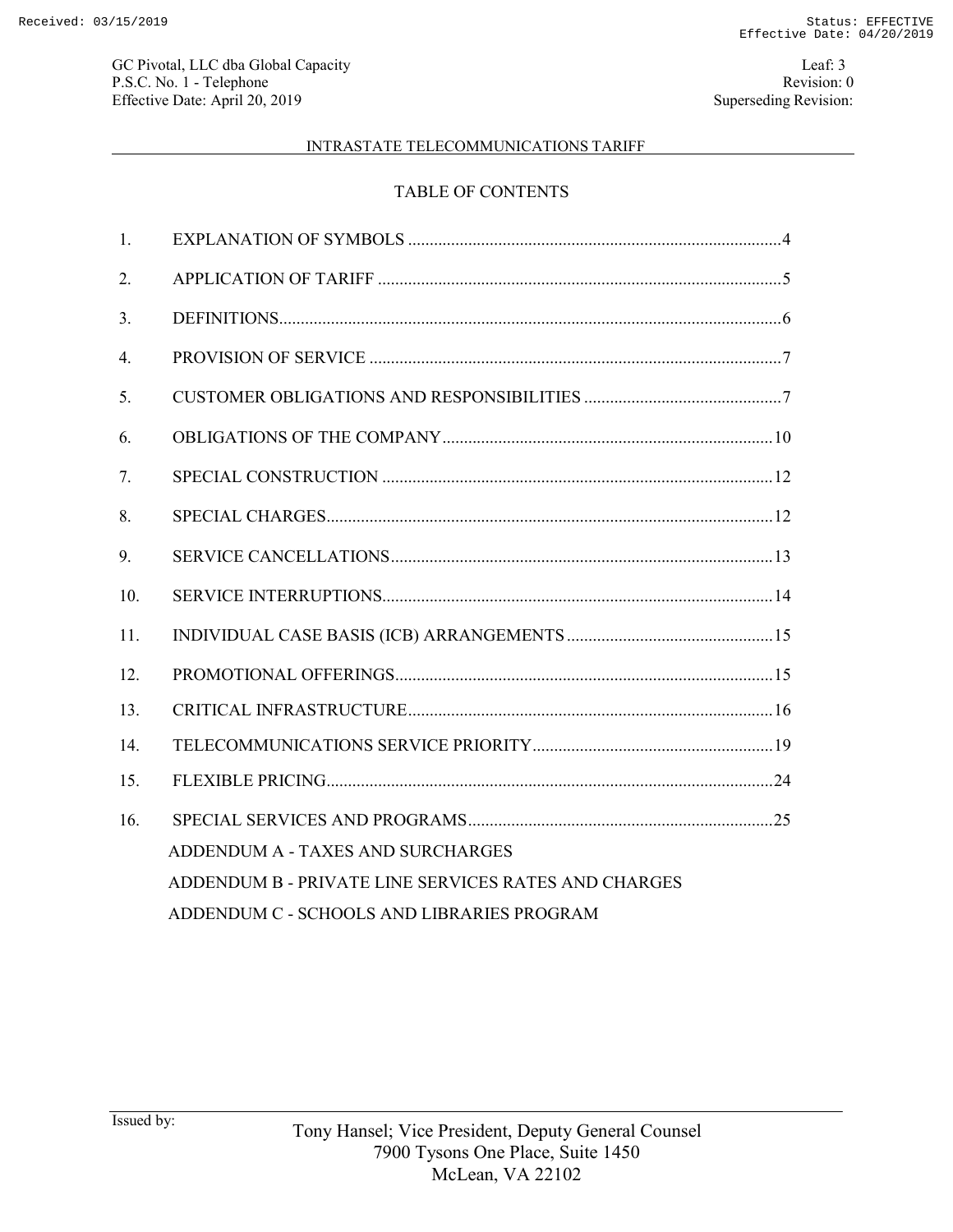### INTRASTATE TELECOMMUNICATIONS TARIFF

# **1. EXPLANATION OF SYMBOLS**

Whenever tariff sheets are revised, changes will be identified by the following symbols:

- (C) To signify a change in regulation or text.
- (D) To signify a reduced rate.
- (I) To signify increased rate.
- (M) To signify a move in the location of text.
- (N) To signify new rate or regulation.
- (O) To signify an omission.
- (T) To signify a temporary rate and/ or surcharge.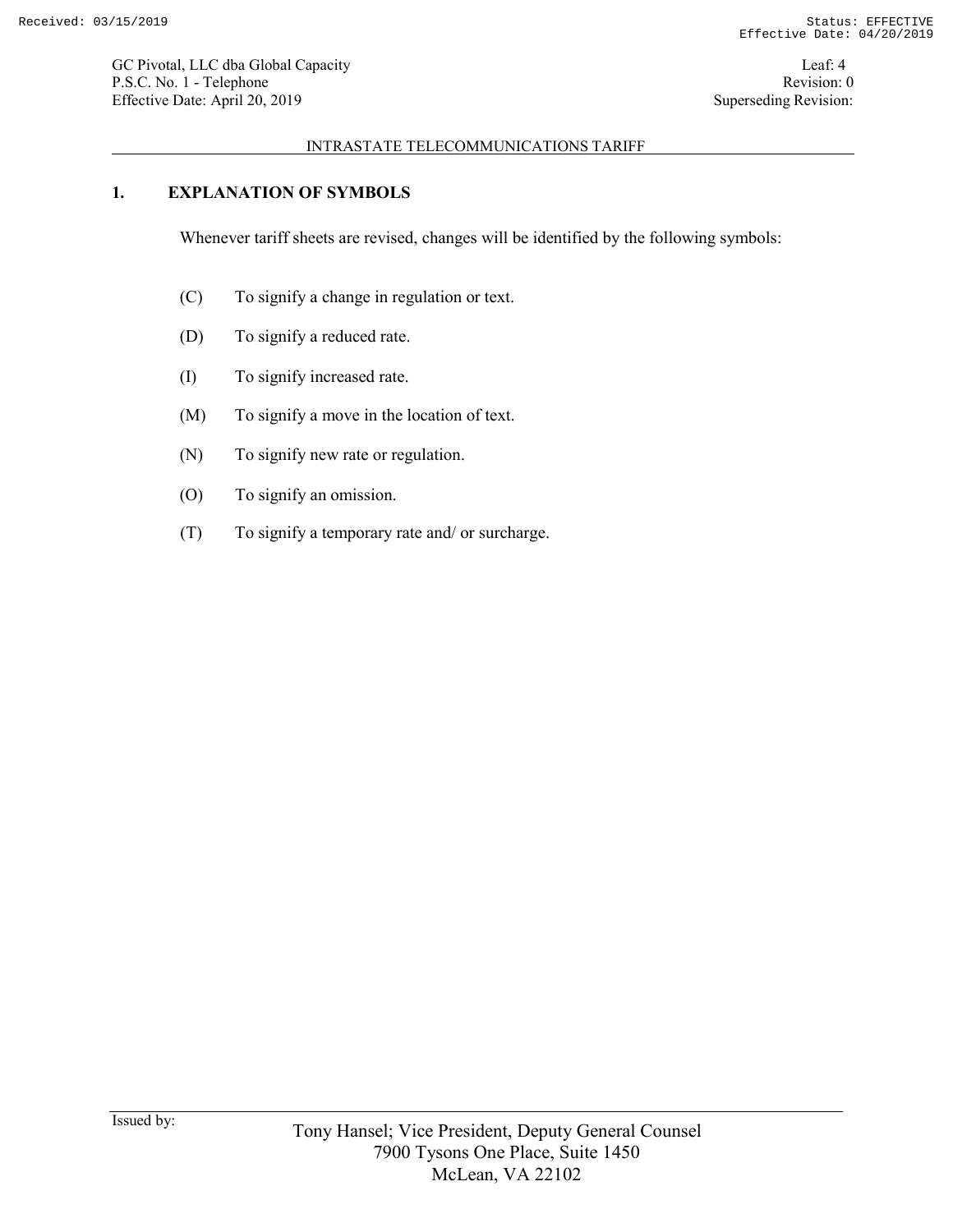#### INTRASTATE TELECOMMUNICATIONS TARIFF

# **2. APPLICATION OF TARIFF**

The service rates and regulations set forth in this Tariff are for the provision of interexchange intrastate telecommunications services, and dedicated, non-switched local exchange private line telecommunications services for Customers of GC Pivotal, LLC ("Company").

The Company may, from time to time, engage in special promotional offerings designed to attract new Customers or to promote existing services. Such promotional service offerings shall be subject to specific dates, times, and/or locations, and shall be subject to prior notification to the Commission.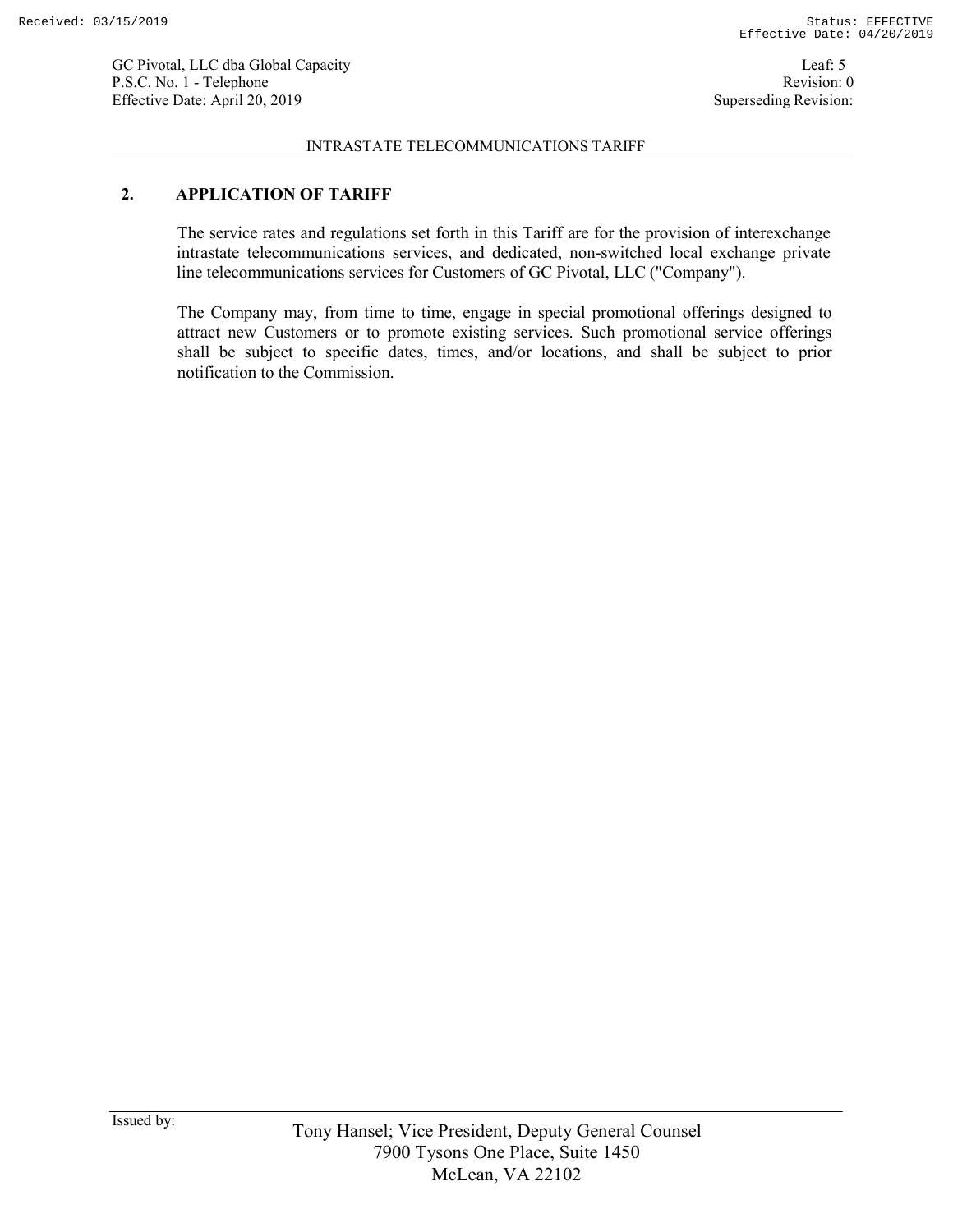#### INTRASTATE TELECOMMUNICATIONS TARIFF

### **3. DEFINITIONS**

As used in this Tariff, the following terms shall have the following meanings unless the context otherwise require:

- A. Bit The smallest amount of information in the binary system of notation.
- B. Cable Facilities -A copper, coaxial and/or fiber optic cable network with associated repeater amplifiers and coupling devices which provides the path for transmission of signals to or from the Customer's or User's Premises.
- C. Customer The person, firm, corporation or other legal entity which contracts with the Company to receive telecommunications services from the Company.
- D. Circuit A communications path of a specific bandwidth or transmission speed between two or more points of termination.
- E. Facilities -All Company-owned or operated equipment and Cable Facilities used to provide telecommunications services.
- F. Individual Case Basis A service arrangement for private line or private circuit services the Company will make available to Customers in a non-discriminatory manner. Rates for interexchange dedicated access, private line or circuit, non-switched services will be determined on an Individual Customer Basis (ICB). ICB rates will be structured to recover the Company's cost of providing the service and will be made available to Commission Staff upon request on a proprietary basis. ICB rates will not be used for switched services.
- G. Premises -A building or structure on property not separated by a public right-of-way. The property may be divided by a private right-of-way or easement, such as a railroad right-ofway.
- H. Private Line Service An unswitched full-time transmission service utilizing the Facilities to connect two or more designated Customer or User locations.
- I. Terminating Facilities All equipment placed in a structure that converts the transmitted signal to a requested service type, connects the structure to the Company's network and provides a point of interface/connection to which the Customer can connect its equipment. This equipment may include electronic equipment, cable, wiring, connecting panels and blocks.
- J. User A person, firm, or corporation designated as a user of common carrier services furnished to the Customer. A User must be specifically named in the Customer's application for services.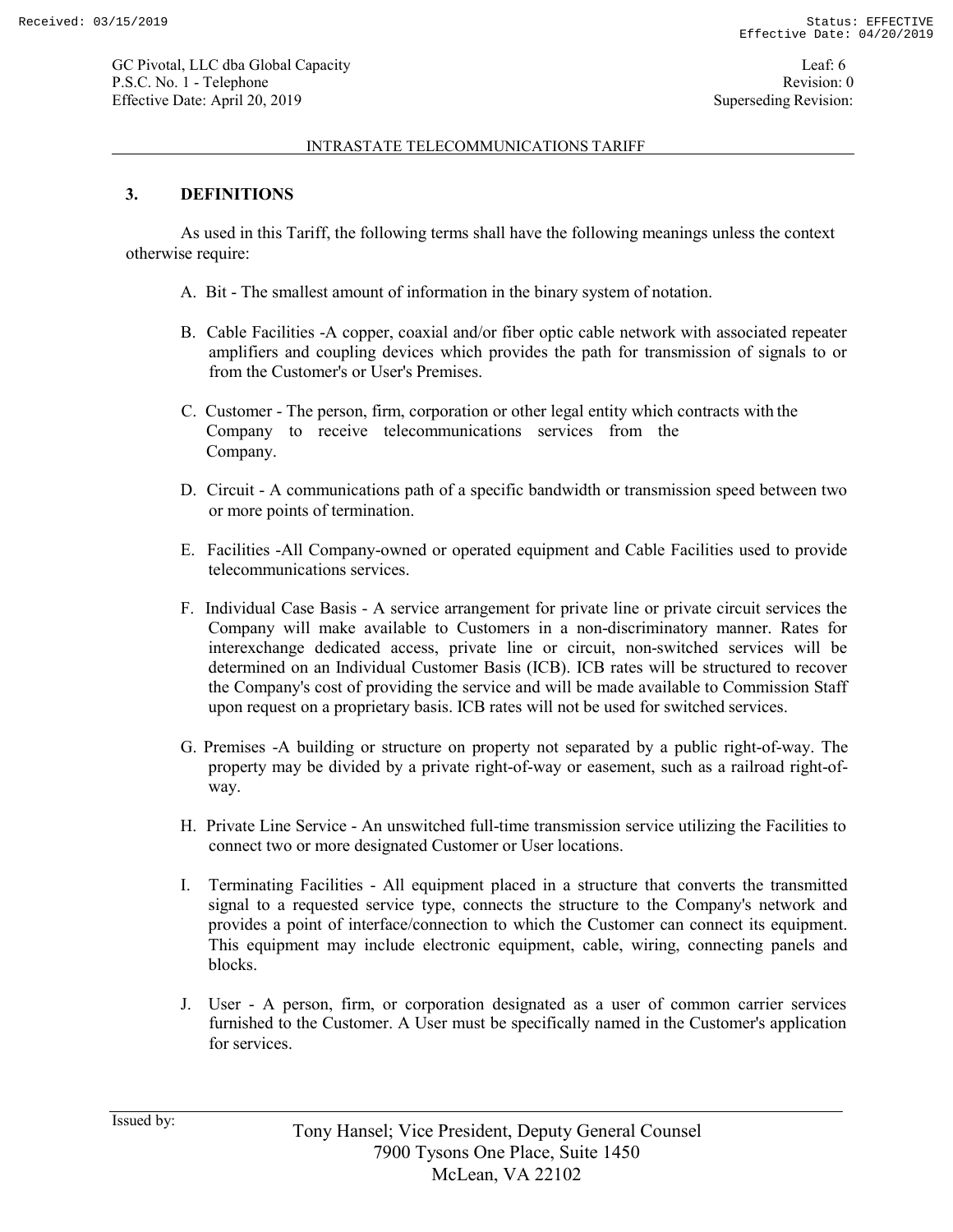#### INTRASTATE TELECOMMUNICATIONS TARIFF

### **4. PROVISION OF SERVICE**

The Company shall provide service to Customers which enter into a written contract with the Company specifying the services to be provided by the Company, the rates to be charged, and other terms and conditions of service. Certain general terms and conditions applicable to the provision of service by the Company are set forth in this Tariff. Contract terms not specifically governed by the Tariff will be individually negotiated with each prospective Customer. The Company will not provide services to any Customer until a contract has been executed.

# **5. CUSTOMER OBLIGATIONS AND RESPONSIBILITIES**

- A. Conditions for Use: Service may be used for the transmission of information of the Customer provided that:
	- 1. The Customer has entered into a written contract with the Company;
	- 2. The Customer shall not use service for any purpose or in any manner directly or indirectly in violation of the law or in aid of any unlawful act or undertaking; and
	- 3. The Customer, upon request, shall furnish such information and access to its location(s) and/or User's location(s) as may be required to permit the Company to design and maintain the Facilities to provide service and to assure that the service arrangement is in accordance with the provisions of this Tariff and the contract entered into between the Customer and the Company.
- B. Customer is Responsible for:
	- 1. Ensuring compatibility, installation, and maintenance of equipment and systems provided by the Customer or User with the interface equipment provided and/or sanctioned by the Company.
	- 2. Damage to, or destruction of, Facilities caused by the negligence or willful act of the Customer or User or their agents.
	- 3. Reimbursing the Company for any loss caused by the theft of Facilities installed on the Customer's or User's premises.
	- 4. The provision of the power, wiring, and outlets required to operate the Facilities installed on the Customer's or User's Premises.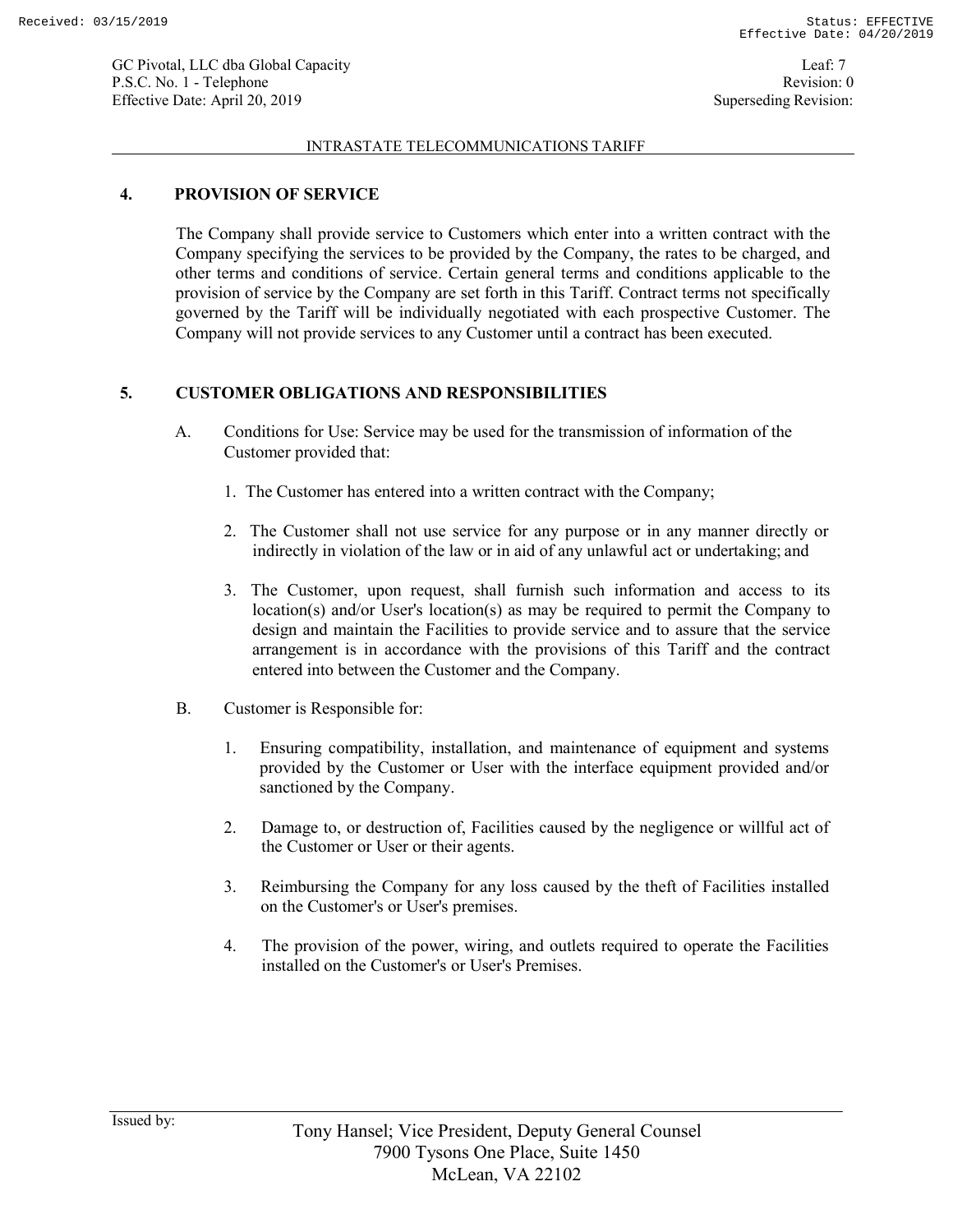#### INTRASTATE TELECOMMUNICATIONS TARIFF

# **5. CUSTOMER OBLIGATIONS AND RESPONSIBILITIES (cont.)**

- B. Customer is Responsible for:
	- 5. The provision, installation and maintenance of sealed conduit with explosive-proof fittings between equipment furnished by the Company in explosive atmosphere and points outside the hazardous area where connection may be made with the Facilities. The Customer may be required to install and maintain the Company's equipment within the hazardous area if, in the opinion of the Company, injury or damage to its employees or property might result from installation or maintenance by the Company.
	- 6. Obtaining permission for the Company's agents or employees to enter the Premises of the Customer or User at any reasonable hour for the purpose of installing, inspecting, repairing or, upon termination of service, removing the Facilities.
	- 7. Making the Company's service components and equipment available periodically for maintenance purposes at a time agreeable to both the Company and the Customer, and providing for reasonable access to those facilities and equipment.
	- 8. All actions or omissions of a person, firm or corporation appointed by the Customer as its agent. Any limitations of agent's authority shall not be binding on the Company.
	- 9. Any breach of the terms and conditions contained in this Tariff or in the contract between the Customer and the Company governing service.
- C. Payment of Rates and Charges: The Customer is responsible for payment of all rates and charges as specified in this Tariff and/or the contract with the Company, for services furnished by the Company to the Customer or User. The Company will submit invoices to the Customer by the fifteenth of each month at the Customer's general office or at such other places as may be designated by the Customer, which are due and payable upon receipt at the Customer's general office or at such other places as may be designated by the Customer. The unpaid balance may be subject to a late payment charge in the amount of 1.5% of the unpaid balance. The late payment charge shall not include previously accrued late payment charges. In addition, failure to pay any past or currently due amounts may result in termination of service as described in Section 9 of this Tariff. Any billing errors shall be adjusted to the known date of error or for a period of one year, whichever isshorter.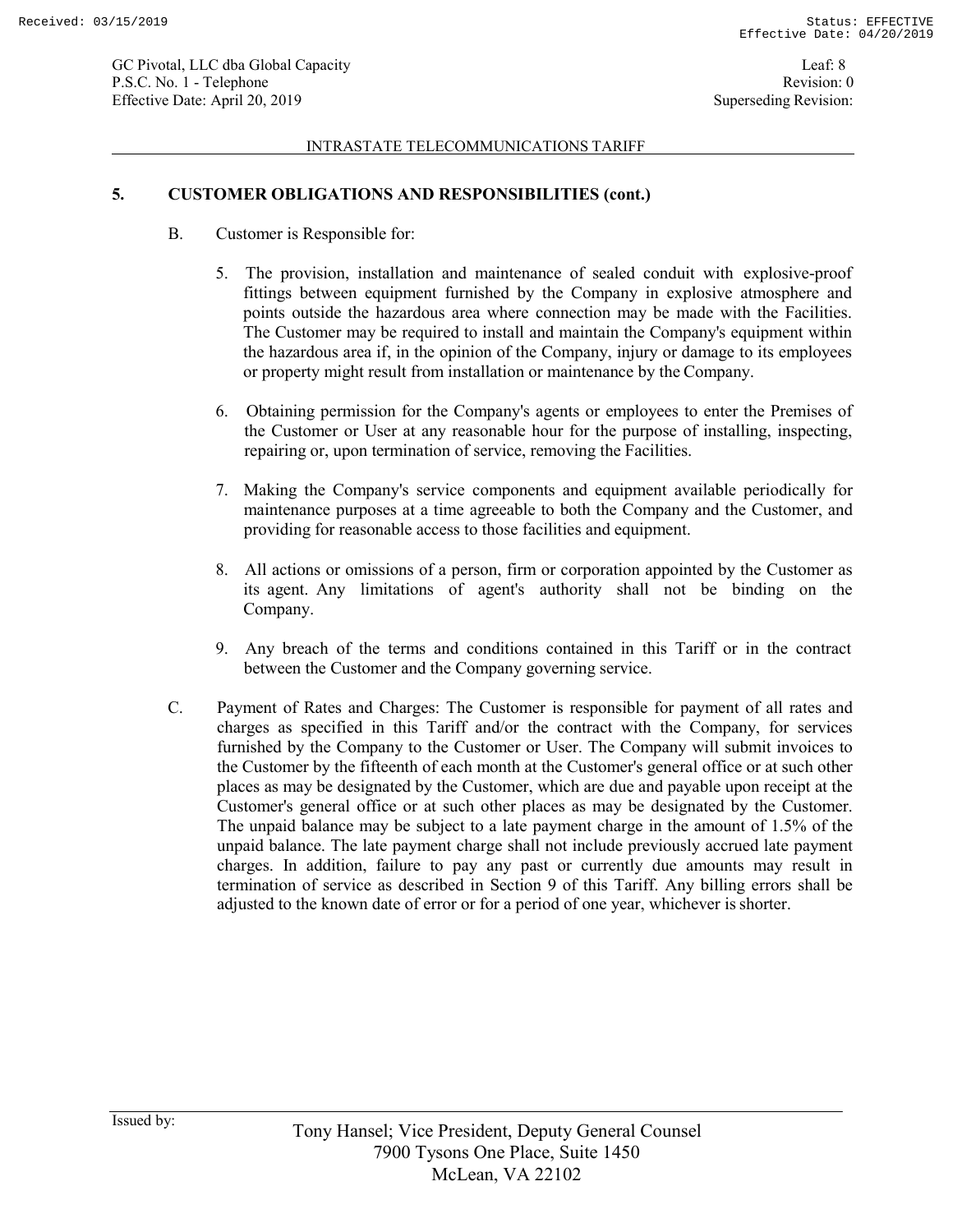#### INTRASTATE TELECOMMUNICATIONS TARIFF

# **5. CUSTOMER OBLIGATIONS AND RESPONSIBILITIES (cont.)**

D. Complaint Procedures: Unless the parties to the written contract agree to different process, which terms shall govern over this tariff, a Customer may initiate a complaint with the Company on any matter by telephone, in writing or in person at any of the Company's offices. The Company's response to the complaint will generally be in the same format used by the Customer. The Customer may, at any point during the resolution of the complaint, seek review by a supervisor or manager. If the Customer is still not satisfied, Customer should document the complaint with sufficient detail to investigate the complaint and send the complaint to:

> Customer Service Department Customer Advocate Manager GC Pivotal, LLC dba Global Capacity 7900 Tysons One Place, Suite 1450 McLean, VA 22102 Telephone: +1 877 385 5252 Facsimile: (312) 673-2422

The Company shall further direct such supervisory personnel to inform such Customer who expresses non-acceptance of the decision of such supervisory personnel of their right to have the problem reviewed by the Commission and shall furnish them with the telephone number and address of the Consumer Services Division of the New York Public Service Commission as follows:

> New York Department of Public Service Office of Consumer Services 3 Empire State Plaza Albany, NY 12223 Toll Free: (800) 342-3377 http://www3.dps.ny.gov/ocs/itgate.nsf/(webDPS\_welcome)?OpenForm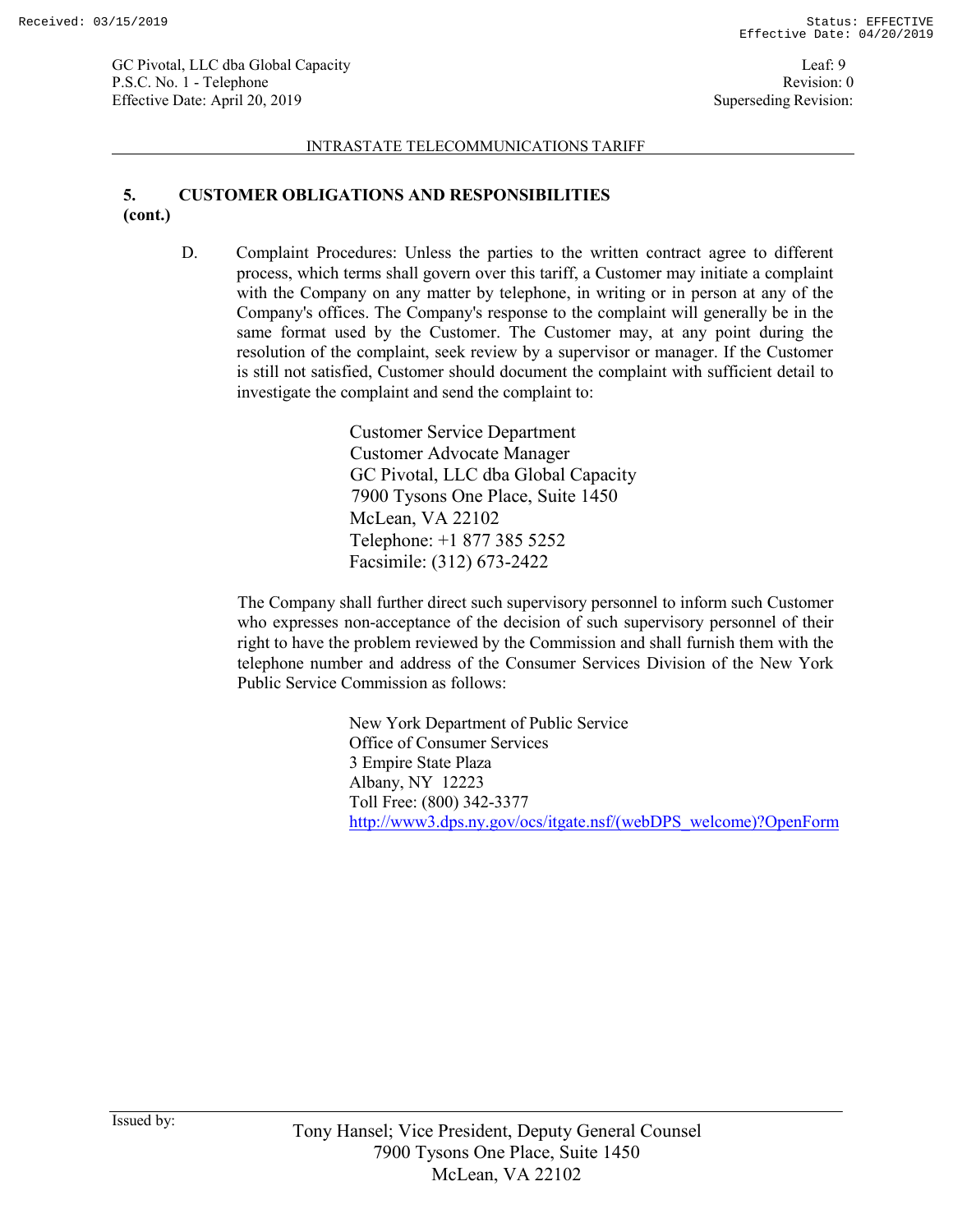#### INTRASTATE TELECOMMUNICATIONS TARIFF

### **6. OBLIGATIONS OF THE COMPANY**

- A. Undertakings: The undertaking of the Company is to furnish service as ordered and specified by the Customer, and as limited by the terms and conditions of this Tariff and the contract entered into between the Customer and the Company. This offering is subject to the availability of Facilities. The Company undertakes to maintain and repair any equipment which it furnished to the Customer, unless otherwise specified in the contract entered into between the Customer and the Company. The Customer or User may not rearrange, disconnect, remove, or attempt to repair any equipment installed by the Company without the prior written consent of the Company.
- B. Limitations: The Company shall not be responsible for installation, operation or maintenance of any Terminating Facilities or communications systems purchased or connected to service by a Customer, unless otherwise specified in the contract entered into between the Customer and the Company. Service is not represented as adapted to the use of any specific equipment or system. The Responsibility of the Company shall be limited to the furnishing of service and maintenance and operation of such service. The furnishing of service will require certain physical arrangements of the facilities of the Company and is therefore subject to the availability of such facilities.
- C. Limitations on Liability:
	- 1. The Company shall not be liable for claim or loss, expense or damage (including indirect, special or consequential damage) for any interruption, delay, error, omission, or defect in any service, facility (including services and facilities involved in emergency calling activity) or transmission provided under this tariff, if caused by any person or entity other than the Company, by any malfunction of any service or facility provided by any other carrier, by an act of God, fire war, civil disturbance, or act of government, or by any other cause beyond the Company's direct control.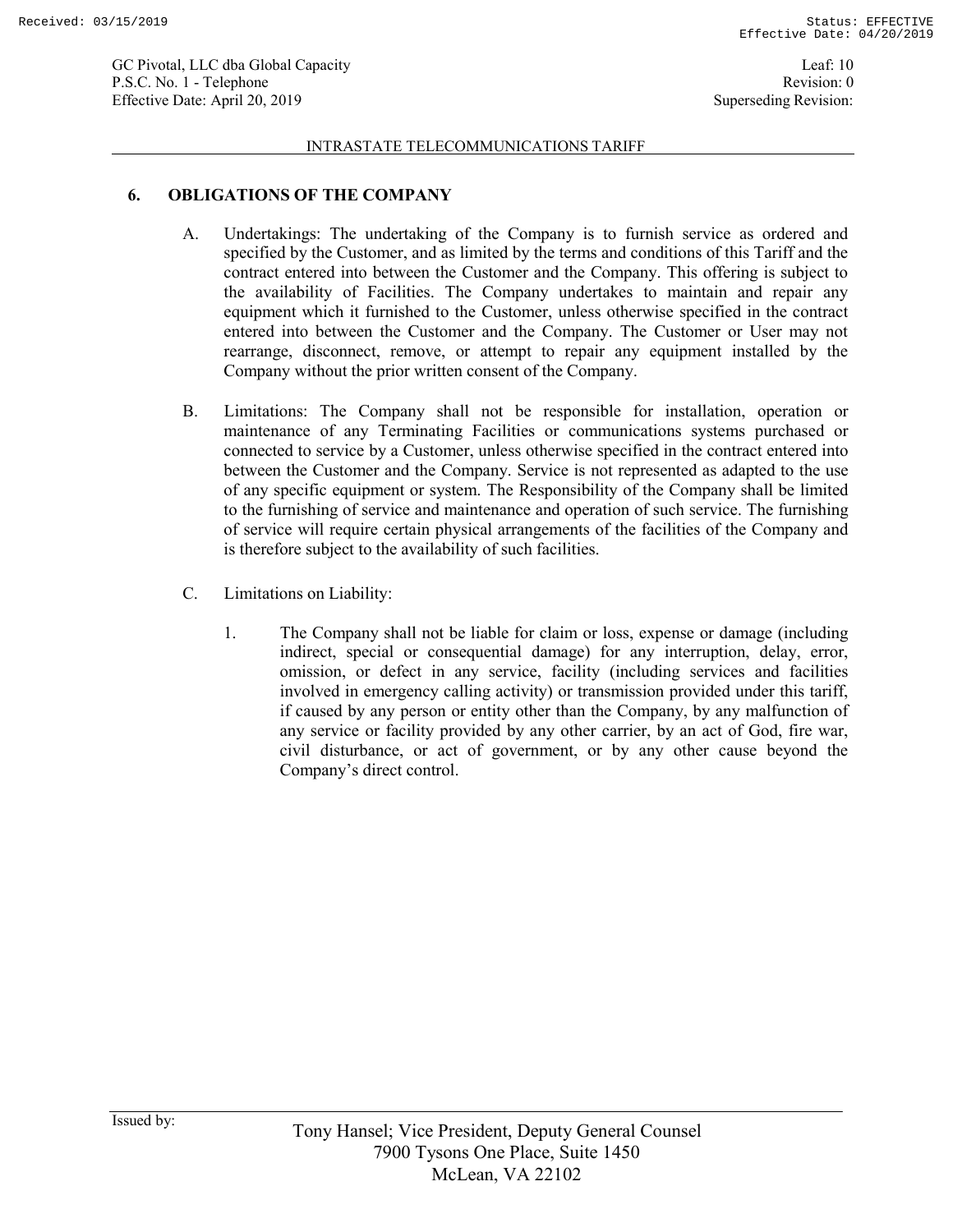#### INTRASTATE TELECOMMUNICATIONS TARIFF

### **6. OBLIGATIONS OF THE COMPANY (cont.)**

- C. Limitations on Liability: (cont.)
	- 2. The company shall not be liable for, and shall be fully indemnified and held harmless by Customer and Subscriber against any claim or loss, expense, or damage (including indirect, special or consequential damage) for defamation, libel, slander, invasion, infringement of copyright or patent, unauthorized use of any trademark, trade name of service mark, unfair competition, interference with or misappropriation of violation of any contract, proprietary of creative right, or any other injury to any person, property or entity arising out of the material, data, information, or other conduct revealed to, transmitted by, or used by the Company under this tariff; or for any act or omission of the Customer or Subscriber; or for any personal injury or death caused directly or indirectly by the installation, maintenance, location, condition, operation, failure, presence, use, or removal of equipment or wiring provided by the Company, if not caused by negligence of the Company.
	- 3. The Company shall not be liable for any defacement of or damages to the premises of a Customer or Subscriber, resulting from the furnishing of service, which is not the result of the Company's negligence.
	- 4. Except when a court of competent jurisdiction finds that gross negligence, willful neglect, or willful misconduct on the Company's part has been a contributing factor, the liability of the Company for any claim of loss, expense or damage (including indirect, special or consequential damage) for any interruption, delay, error, omission, or defect in any service, facility, (including services and facilities involved in emergency calling activity) or transmission provided under this tariff shall not exceed an amount equivalent to the prorate charge to the Customer or Subscriber for the period of service of facility usage during which such interruption, delay, error, omission or defect occurs. For the purpose of computing this amount, a month is considered to have thirty (30) days..
	- D. Provision of Facilities:
		- 1. Upon agreement between the Company and the Customer, the Company will provide all Facilities necessary for service.
		- 2. Provided the necessary Facilities are available, service will be furnished by the Company. Where Facilities are not available, terms for provision of service will be individually negotiated with the Customer.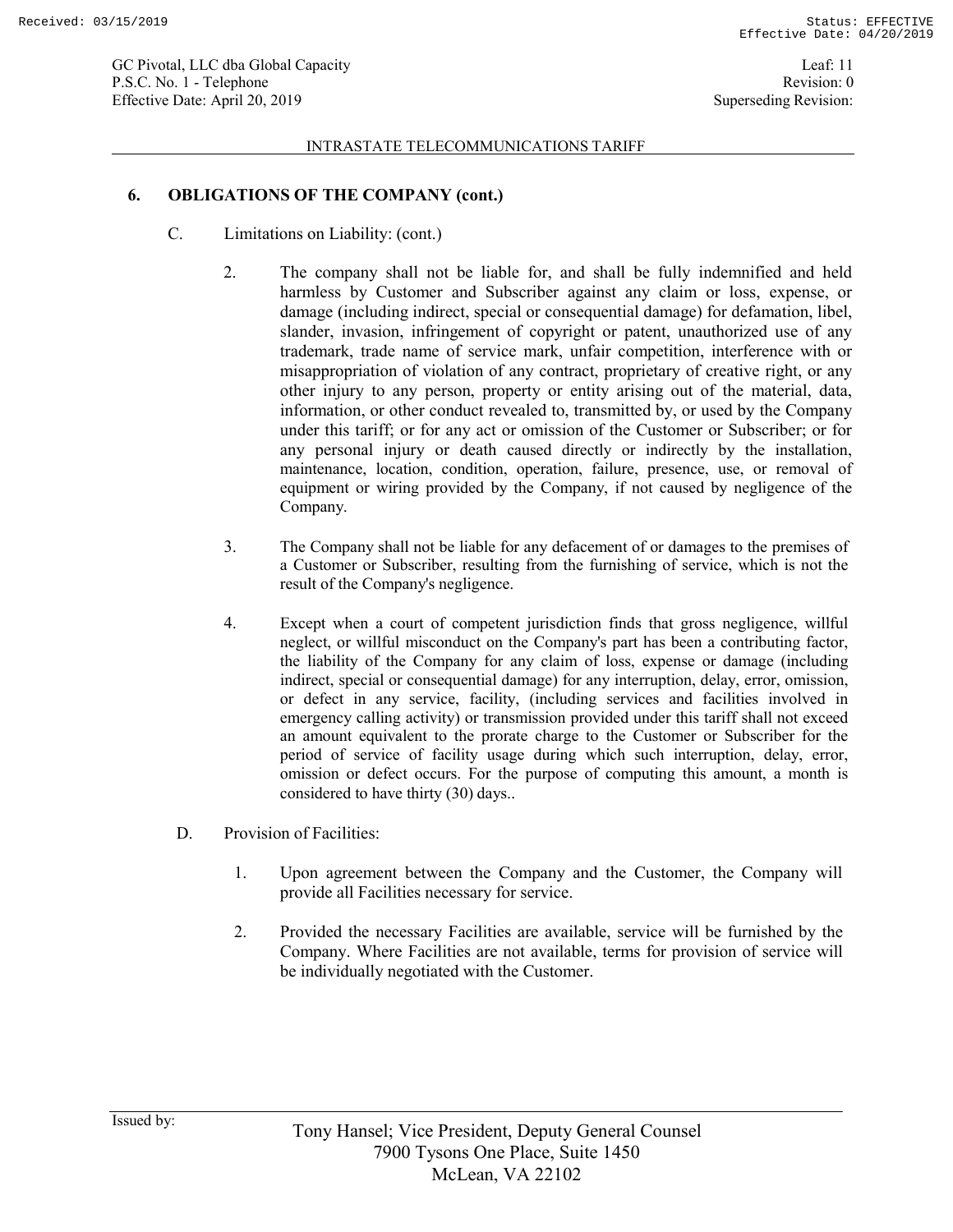#### INTRASTATE TELECOMMUNICATIONS TARIFF

# **7. SPECIAL CONSTRUCTION**

Provision of service may require special construction of Facilities and equipment by the Company. Special construction arrangements of Facilities may be undertaken by the Company at the request of the Customer or User and upon determination by the Company that such charge should apply in the particular instance.

- A. Survey and Design. Prior to engaging in any special construction, survey and design studies may be required. Should that be the case, the Company and the Customer may agree to arrange for the performance of those studies, the review and acceptance thereof
- by both the Company and the Customer, and the appropriate charges therefore. Failure to agree on the performance of such studies, the acceptability thereof, or the charges therefore, shall constitute grounds for denial of the requested service by the Company.
- B. Charges for Special Construction. All recurring and non-recurring charges for special construction shall be set forth in the contract between the Company and the Customer, and shall be the responsibility of the Customer, regardless of the projected charges for the provision of service by the Company.

# **8. SPECIAL CHARGES**

- A. Out-of-Normal Work Hours: The charges specified in this Section do not contemplate work being performed by Company employees at a time when overtime wages apply, due to the request of the Customer, nor do they contemplate work once begun being interrupted by the Customer. If the Customer requests labor be performed at hours of the day or days of the week other than during normal working hours or days (8:00 a.m. to 4:30 p.m., Monday through Friday), or during holidays, or if the Customer interrupts work once begun, an additional charge may be imposed, equal to the actual higher costs incurred by the Company for overtime and materials.
- B. Maintenance and Service Charge: The Customer may be responsible for the cost incurred by the Company in connection with a maintenance and/or service visit to the Customer's or User's Premises when the difficulty or trouble results from the equipment or Facilities provided by the Customer or User, or when failure in the Company's equipment or Facilities is attributable to the Customer or User or their agents. Said cost shall be based upon the current labor rate and material costs of the Company in effect at the time of the visits.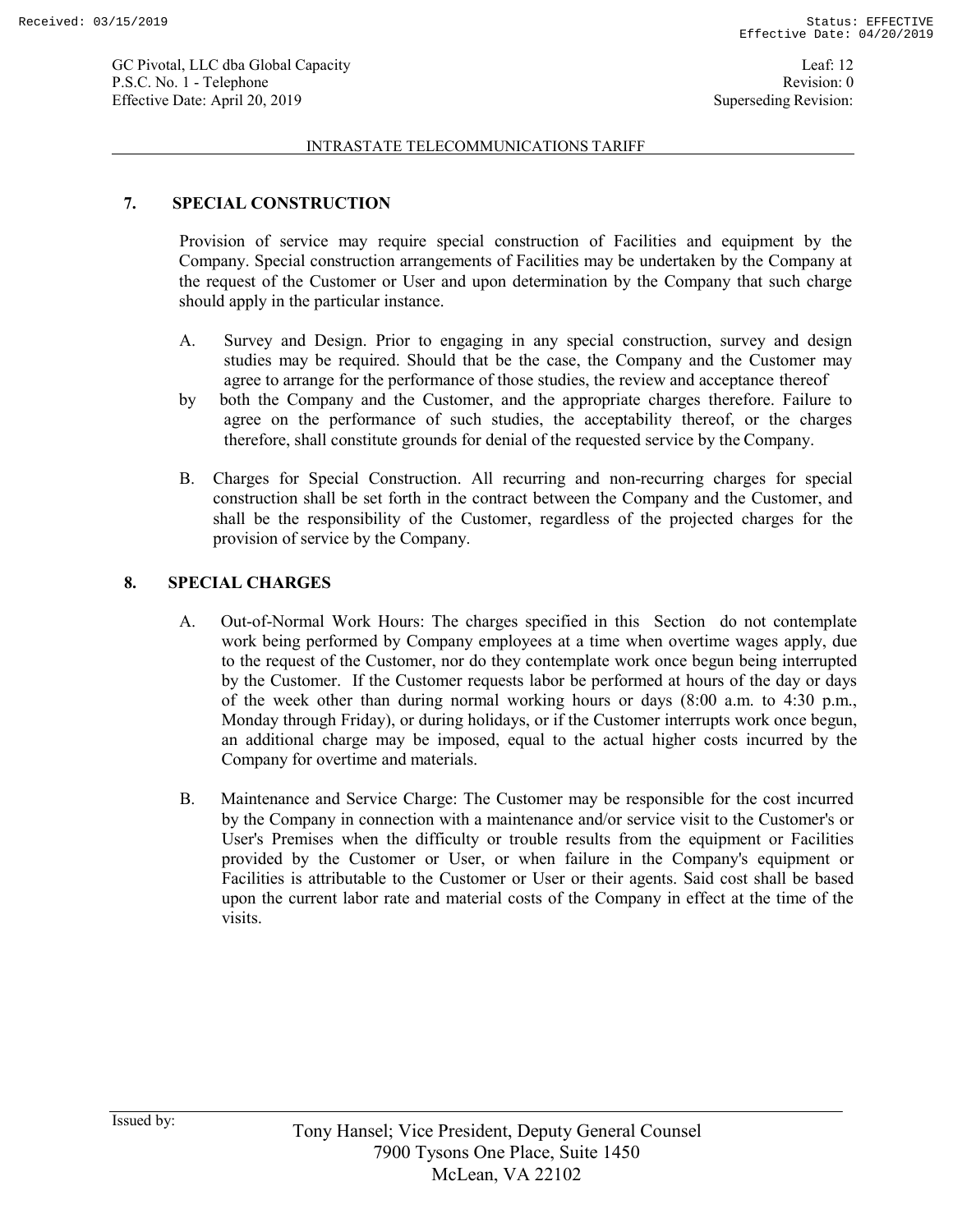#### INTRASTATE TELECOMMUNICATIONS TARIFF

### **9. SERVICE CANCELLATIONS**

A. Discontinuance of Service by the Company:

The Company, by such written notice to the Customer as specified in the contract between the Customer and the Company, may discontinue furnishing service without incurring any liability beyond that stated in the contract, upon:

- 1. Non-payment of any sum due to the Company by a Customer; or
- 2. A breach of any of Customer's representations or warranties contained in the contract between the Customer and Company, or a violation by the Customer of any term or condition governing the furnishing of service as specified in this Tariff or in the contract for service between the Customer and the Company.
- B. Cancellation of Service by the Customer Prior to End of the Contract Period:

When the Customer cancels the service prior to the end of the term of the contract, the Customer may be required to pay a cancellation charge in the amount specified in the contract between the Customer and the Company.

C. Cancellation of Application for Service:

When the prospective Customer cancels an application for service prior to the start of installation or special construction of Facilities by the Company, no charge shall be made to the prospective Customer. Where the installation of Facilities has been started prior to the cancellation, the prospective Customer shall pay a cancellation charge in the amount specified in the contract between the Customer and the Company. Installation or special construction of facilities for a Customer is considered to have started from the latest contract date or when the Company incurs any expense in connection therewith, whichever occurs earlier.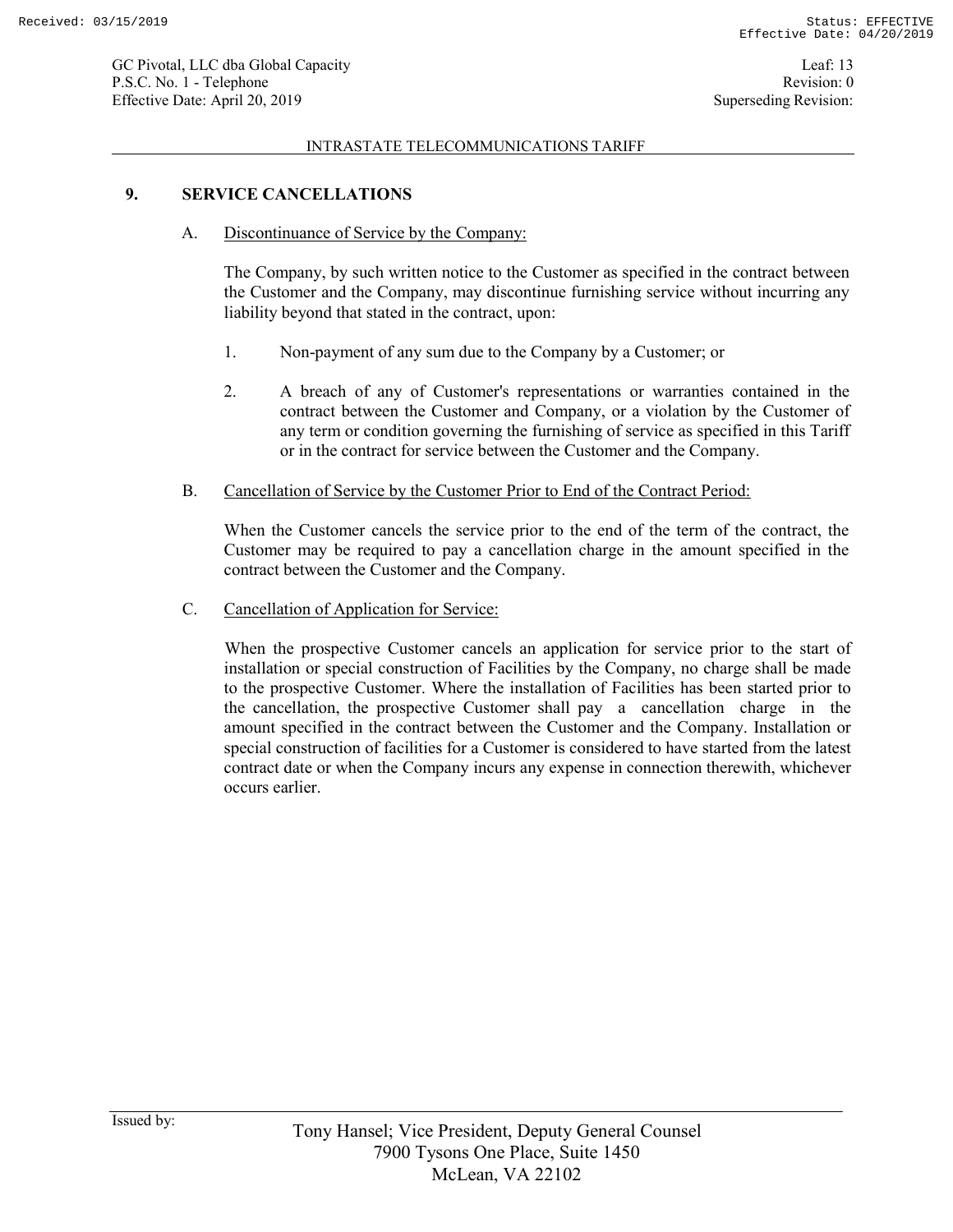#### INTRASTATE TELECOMMUNICATIONS TARIFF

### **10. SERVICE INTERRUPTIONS**

- A. General: The Company agrees to use its best efforts to assure continuous full time operation of the service. The Customer is considered to have experienced a service interruption when the Circuit becomes unavailable for use or the quality of transmission is such that the Circuit is effectively unusable.
- B. Service Restoration: The Company agrees to use its best efforts to respond to the Customer's reasonable request for maintenance in connection with the service as soon as reasonably possible. The Company shall have no obligation to perform maintenance which requires access to the Customer's or other premises or buildings when that access cannot be provided to the Company by the Customer. The Company agrees to use its best efforts to minimize the duration of any service interruption.
- C. Credits: The amount of credit for any service interruption, if any, shall be specified in the contract between the Customer and the Company.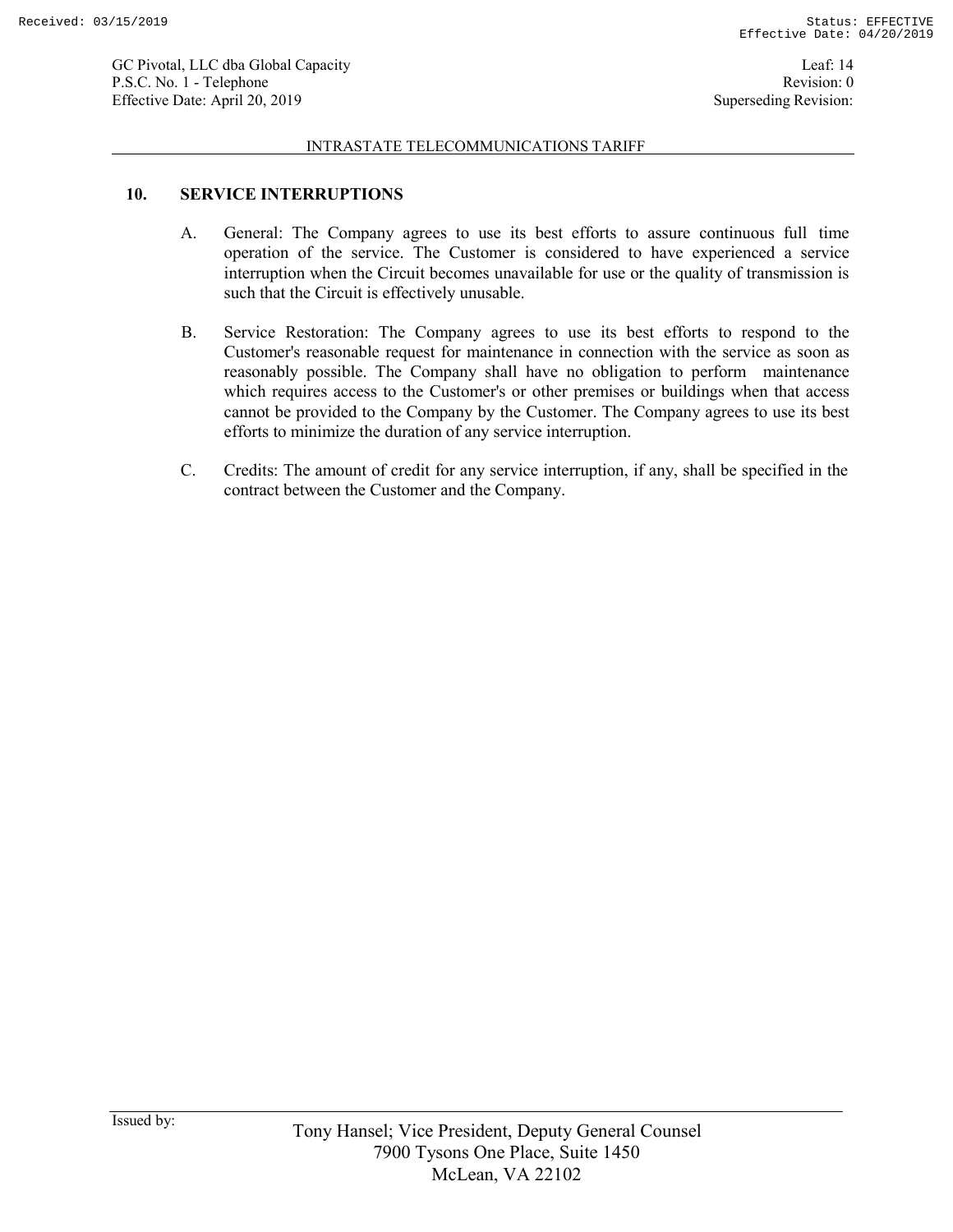### INTRASTATE TELECOMMUNICATIONS TARIFF

### **11. INDIVIDUAL CASE BASIS (ICB) ARRANGEMENTS**

Arrangements will be developed on a case-by-case basis in response to a bona fide special request from a Customer or prospective Customer to develop a competitive bid for a service not generally offered under this tariff. Rates quoted in response to such competitive requests may be different than those specified for such services in this tariff. ICB rates will be offered to the Customer in writing and on a nondiscriminatory basis.

ICB's will be filed with the Communications Division of the Commission.

# **12. PROMOTIONAL OFFERINGS**

### 12.1 Special Promotions

The Company may, from time to time, offer services in this Tariff at special promotional rates and/ or terms. Such promotional arrangements shall be filed with the Commission when so required. All rates and terms contained in this Tariff shall continue to apply unless specifically addressed in the promotional agreements.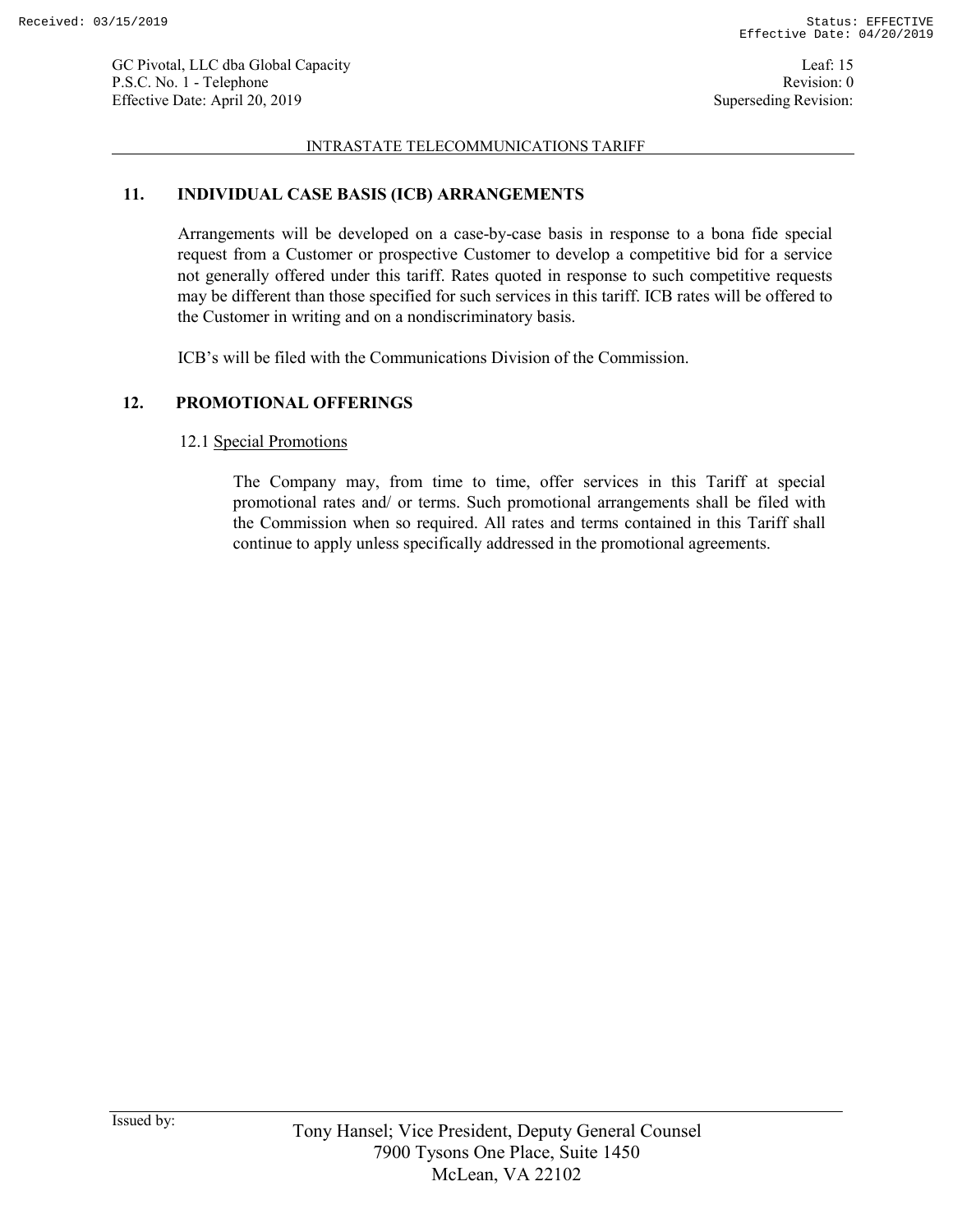#### INTRASTATE TELECOMMUNICATIONS TARIFF

# **13. CRITICAL FACILITIES ADMINISTRATION SERVICE**

- 13.1 Program Overview
	- a. Facilities-based carriers are responsible to provide data on the physical path of qualified circuits to customers who request such information. Such carriers are required to maintain facilities associated with qualified circuits in such a manner as to ensure that notification of a change in the physical routing of a qualifying circuit is communicated quickly to the affected customer, and the physical path data promptly updated. Such carriers will maintain the data and establish appropriate methods of identification and authentication to secure the data and restrict access by each customer to information relative to that customer's qualifying circuits.
	- b. Customers are required to demonstrate for each qualifying circuit that the circuit has been registered under the federal Telecommunications Service Priority program in order to participate.
- 13.2 Customer Obligations

Customers participating under the Critical Facilities Administration program will be required to:

- a. Identify critical facilities by enrolling circuits in the federal Telecommunications Service Priority program, and demonstrating the sponsorship of a federal agency supporting the designation of those circuits as qualifying under the federal Telecommunications Service Priority program. Such circuits will be referred to as "qualifying circuits."
- b. Subscribe to the Critical Facilities Administration service offered by their carrier, and identify which qualifying circuits it wishes to enroll in the service. Such circuits will be referred to as "subscribed circuits."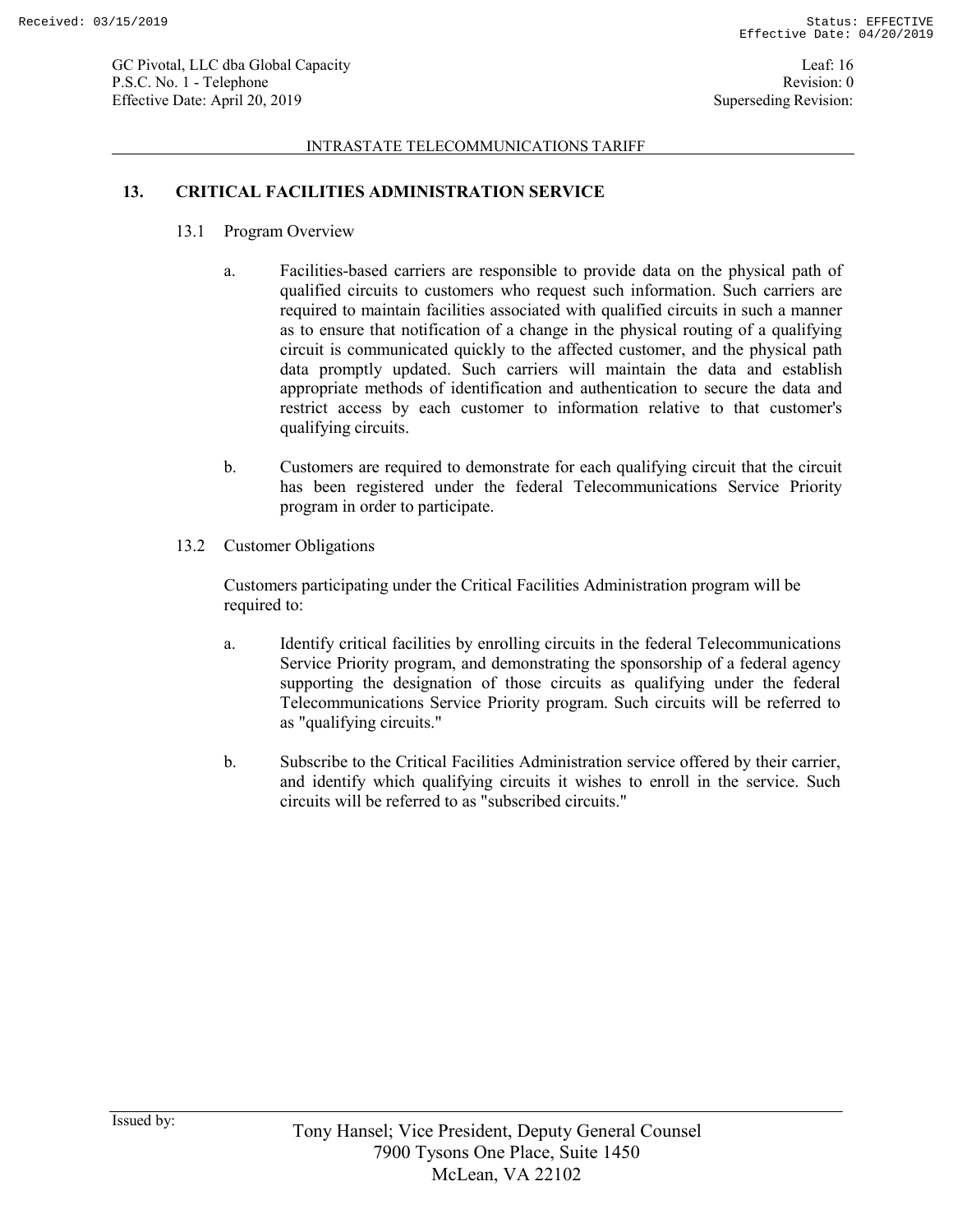#### INTRASTATE TELECOMMUNICATIONS TARIFF

### **13. CRITICAL FACILITIES ADMINISTRATION SERVICE (cont.)**

13.3 Carrier Obligations

Facilities-based carriers will be obligated to identify the physical path of each subscribed circuit as follows:

- a. Physical path information will be provided by reference to the latitude and longitude coordinates of suitable points along the circuit's path (e.g., cable entrances to buildings, manholes, riser poles, cross boxes, carrier equipment cabinets, and other circuit access points in the outside plant of the carrier) so as to allow the customer to ascertain with a reasonable degree of accuracy the actual physical path of each subscribed circuit.
- b. Physical path information for newly provisioned subscribed circuits is to be available to the customer within 5 business days after the circuit has been installed, and within 15 business days for existing, in-place subscribed circuits.
- c. Any planned moves, changes, or rearrangements that affect the physical path of a subscribed circuit are to be communicated at least 24 hours in advance to the customer, and information related to a move, change, or rearrangement that was as a result of unplanned activity is to be provided within 24 hours of the change.
- d. Updated information regarding the revised physical path of subscribed circuits would be available to the customer within 5 business days for planned actions, and within 15 business days for unplanned activities.
- e. Provision of the service would be suspended altogether in the instance of a major telephone outage. Once restored to service, current physical path information for a subscribed circuit would be developed and made available to the customer within ninety days of the restoration of service.
- f. The carrier must establish a secure database or other means that would allow the customer to obtain information of the physical path for only its subscribed circuits, subject to appropriate authentication and authorization. Where practicable, the information should be made available on a 24 hour by seven day basis.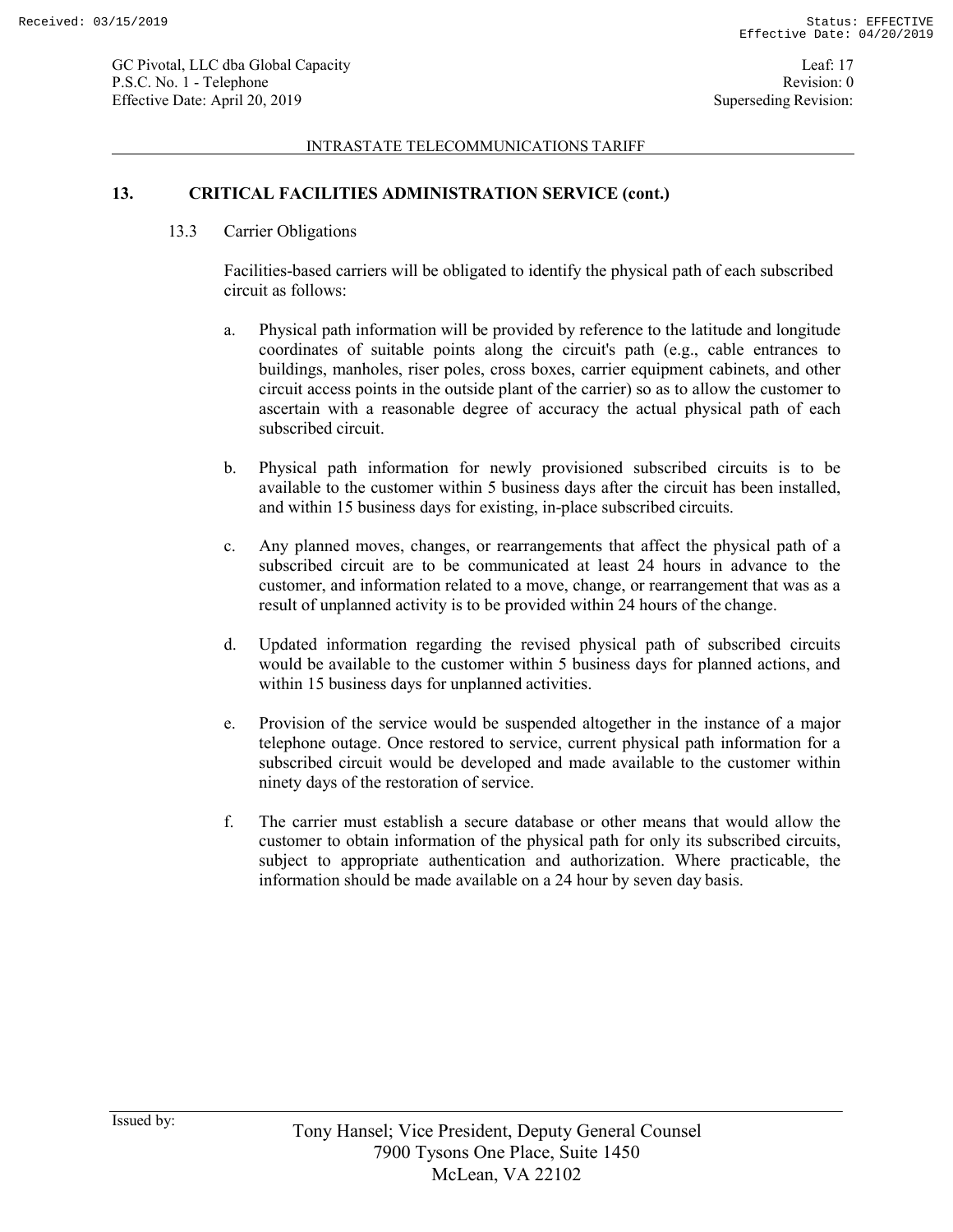#### INTRASTATE TELECOMMUNICATIONS TARIFF

# **13. CRITICAL FACILITIES ADMINISTRATION SERVICE (cont.)**

13.4 Rates

Rates for CFA are based upon the time required to collect the circuit path data. The company will give the customer a good faith estimate of the time period needed to perform the requested service. The customer will be billed those charges, along with the tariff charges established by any connecting carrier for the service.

Rates and Charges: ICB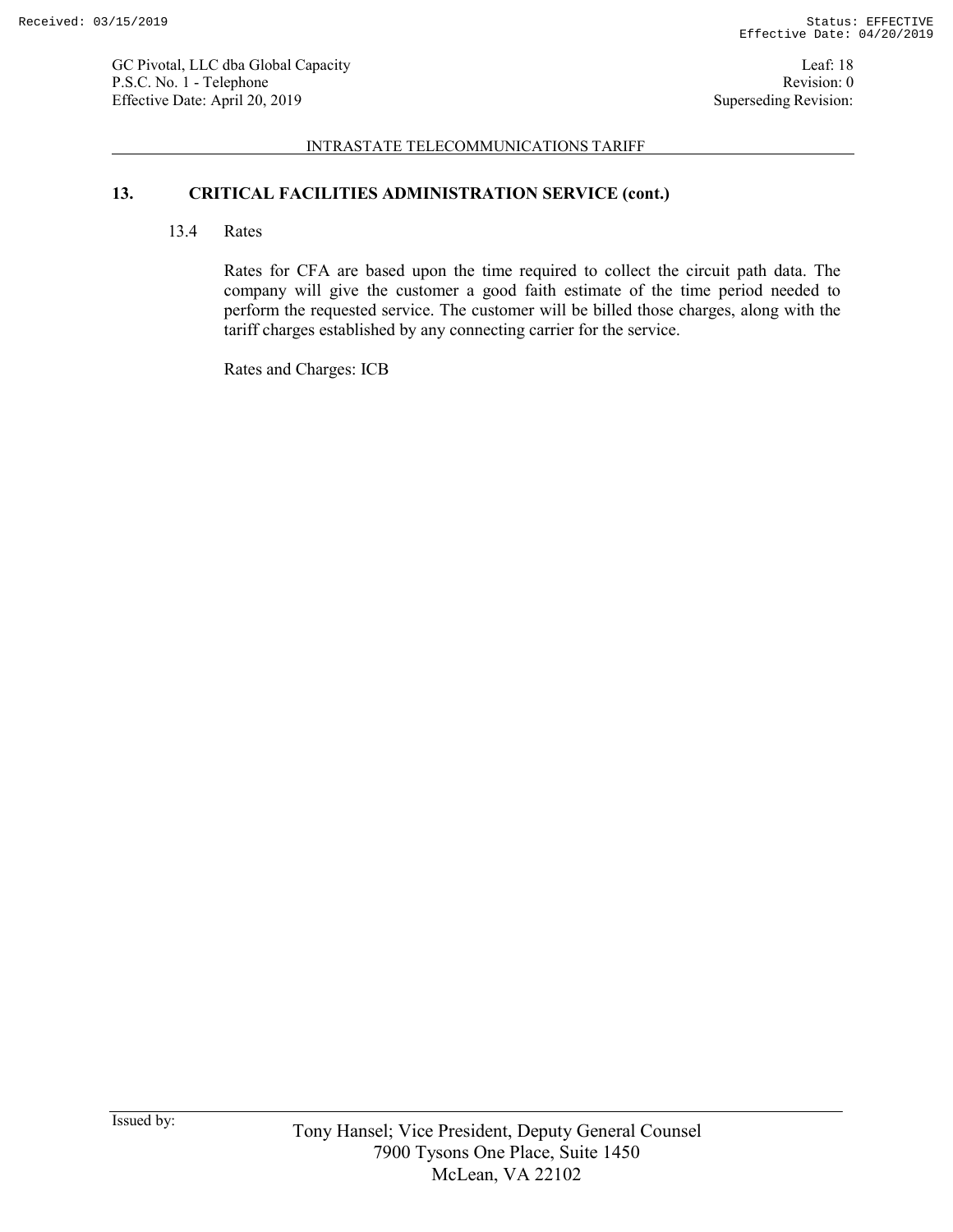#### INTRASTATE TELECOMMUNICATIONS TARIFF

# **14. EMERGENCY/ CRISIS/ DISASTER RESTORATION AND PROVISIONING TELECOMMUNICATIONS SERVICE PRIORITY**

### 14.1 General

a. The Telecommunications Service Priority (TSP) Program is a federal program used to identify and prioritize telecommunications services that support national security or emergency preparedness (NS/EP) missions.

NS/EP services are defined as those telecommunications services which are used to maintain a state of readiness or respond to and manage any event or crisis which causes or could cause injury or harm to the population, damage or loss to property, or degrades or threatens the NS/EP posture of the United States.

TSP restoration and/or provisioning shall be provided in accordance with Part 64, Appendix A of the Federal Communications Commission's Rules and Regulations (47 C.F.R.), and the "Service Vendor Handbook For The Telecommunications Service Priority (TSP) Program" and the "Service User Manual for the Telecommunications Service Priority (TSP) System" (NCS Manual 3-1-1) (Service User Manual) issued and updated as necessary by the Office of Priority Telecommunications (OPT) of the National Communications System. Any changes to or reissuance of these regulations or manuals supersede tariff language contained herein.

- b. The TSP program has two components, restoration and provisioning.
	- i. A restoration priority is applied to new or existing telecommunications services to ensure restoration before any other services during a service outage. TSP restoration priorities must be requested and assigned before a service outage occurs.
	- ii. A provisioning priority is obtained to facilitate priority installation of new telecommunications services during a service outage. Provisioning on a priority basis becomes necessary when an end-user has an urgent requirement for a new NS/EP service that must be installed immediately or by a specific due date that can be met only by a shorter than standard or expedited Company provisioning time frame. As a matter of general practice, existing TSP services will be restored before provisioning new TSP services.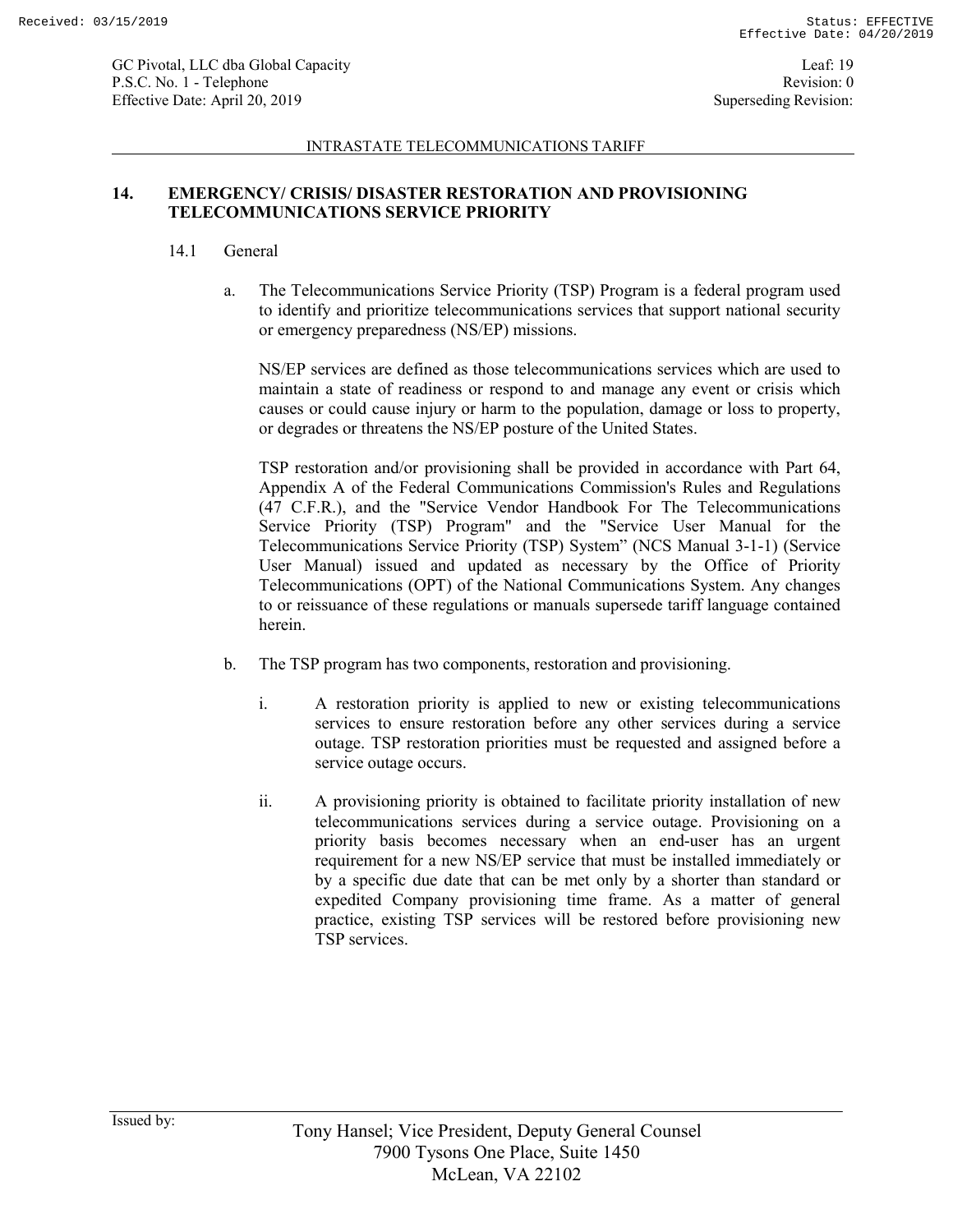#### INTRASTATE TELECOMMUNICATIONS TARIFF

# **14. EMERGENCY/ CRISIS/ DISASTER RESTORATION AND PROVISIONING TELECOMMUNICATIONS SERVICE PRIORITY (cont.)**

14.2 TSP Request Process – Restoration

To request a TSP restoration priority assignment, a prospective TSP user must:

- a. determine that the user's telecommunications service supports an NS/EP function under one of the following four TSP categories.
	- 1. National Security Leadership
	- 2. National Security Posture and U.S. Population Attack Warning
	- 3. Public Health, Safety, and Maintenance of Law and Order
	- 4. Public Welfare and Maintenance of National Economic Posture
- b. Identify the priority level to be requested for the telecommunications service. The priority level is determined by the end-user's TSP category and service profile. The service profile defines the user's level of support to the portion of the telecommunications service that the user owns and operates, such as customer premises equipment or wiring. The five levels of priority and seven element groups that define the service profile are contained in the Service User Manual.
- c. Complete the TSP Request for Service Users form (SF 315) available on the National Communications System (NCS) website (http://tsp.ncs.gov/).
- d. For non-federal users, have their TSP requests approved by a federal agency sponsor. Non-federal users should contact the OPT, at the NCS website (http://tsp.ncs.gov/), for information on identifying a sponsor for TSP requests.
- e. Submit the SF 315 to the OPT.
- f. Upon receipt of the TSP Authorization Code from the OPT, notify the Company, and include the TSP Authorization Code in any service order to the Company requesting restoration of NS/EP services.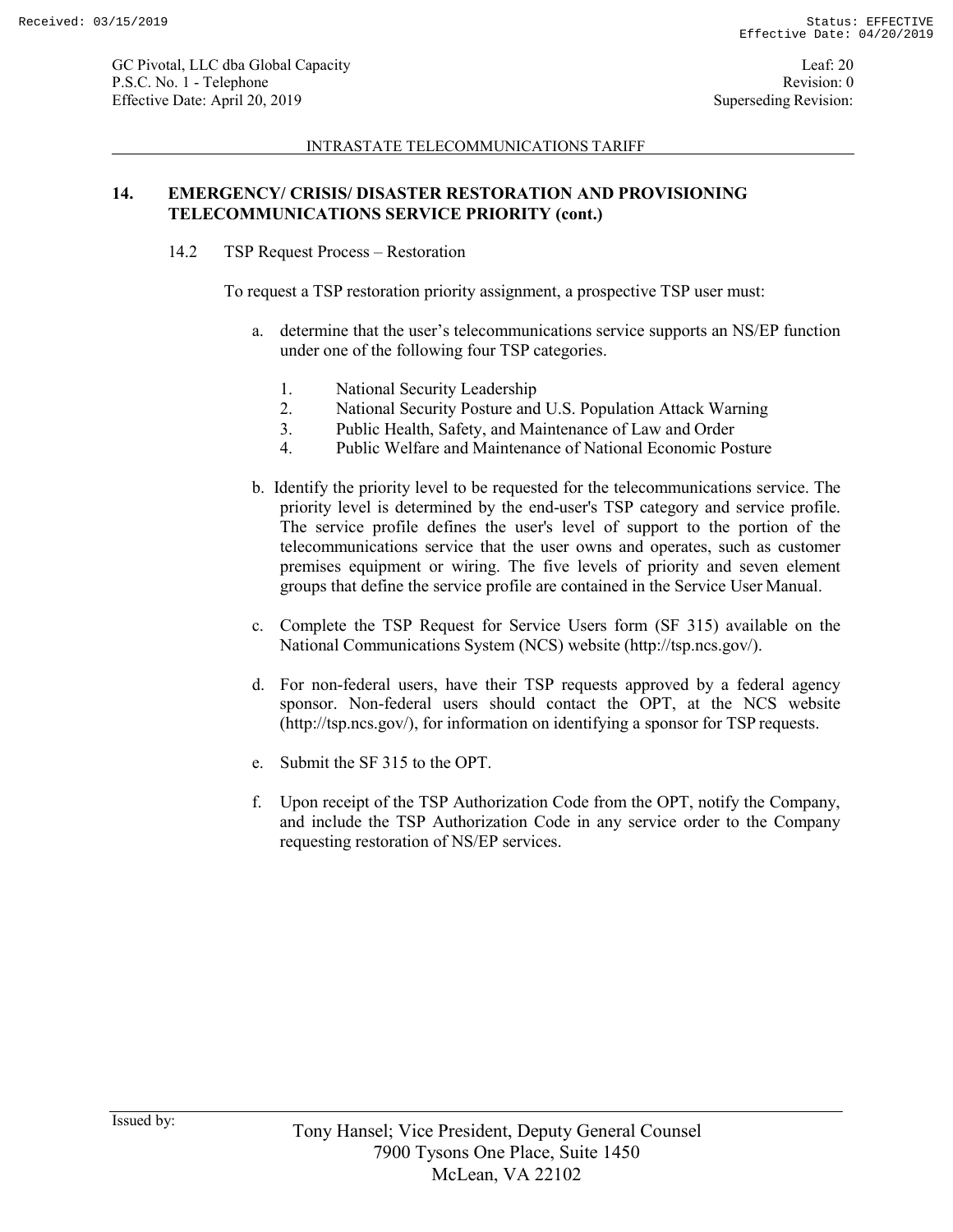#### INTRASTATE TELECOMMUNICATIONS TARIFF

# **14. EMERGENCY/ CRISIS/ DISASTER RESTORATION AND PROVISIONING TELECOMMUNICATIONS SERVICE PRIORITY (cont.)**

14.3 TSP Request Process – Provisioning

To request a TSP provisioning priority assignment, a prospective TSP user must follow the same steps listed in 15.2 above for restoration priority assignment except for the following differences. The user should:

a. Certify that its telecommunications service is an Emergency service. Emergency services are those that support one of the NS/EP functions listed in 15.2.a above and are so critical that they must be provisioned at the earliest possible time, without regard to cost to the user.

b. Verify that the Company cannot meet the service due date without a TSP assignment.

- c. Obtain approval from the end-user's invocation official to request a provisioning priority. Invocation officials are designated individuals with the authority to request TSP provisioning for a telecommunications service, and include the head or director of a federal agency, commander of a unified/specified military command, chief of a military service, commander of a major military command, or state governor.
- 14.4 Responsibilities of the End-User

End-users or entities acting on their behalf must perform the following:

- a. Identify telecommunications services requiring priority.
- b. Request, justify, and revalidate all priority level assignments. Revalidation must be completed every 2 years, and must be done before expiration of the end-user's TSP Authorization Code(s).
- c. Accept TSP services by the service due dates.
- d. Have Customer Premises Equipment (CPE) and Customer Premises Wiring (CPW) available by the requested service due date and ensure (through contractual means or otherwise) priority treatment for CPE and CPW necessary for end-to-end service continuity.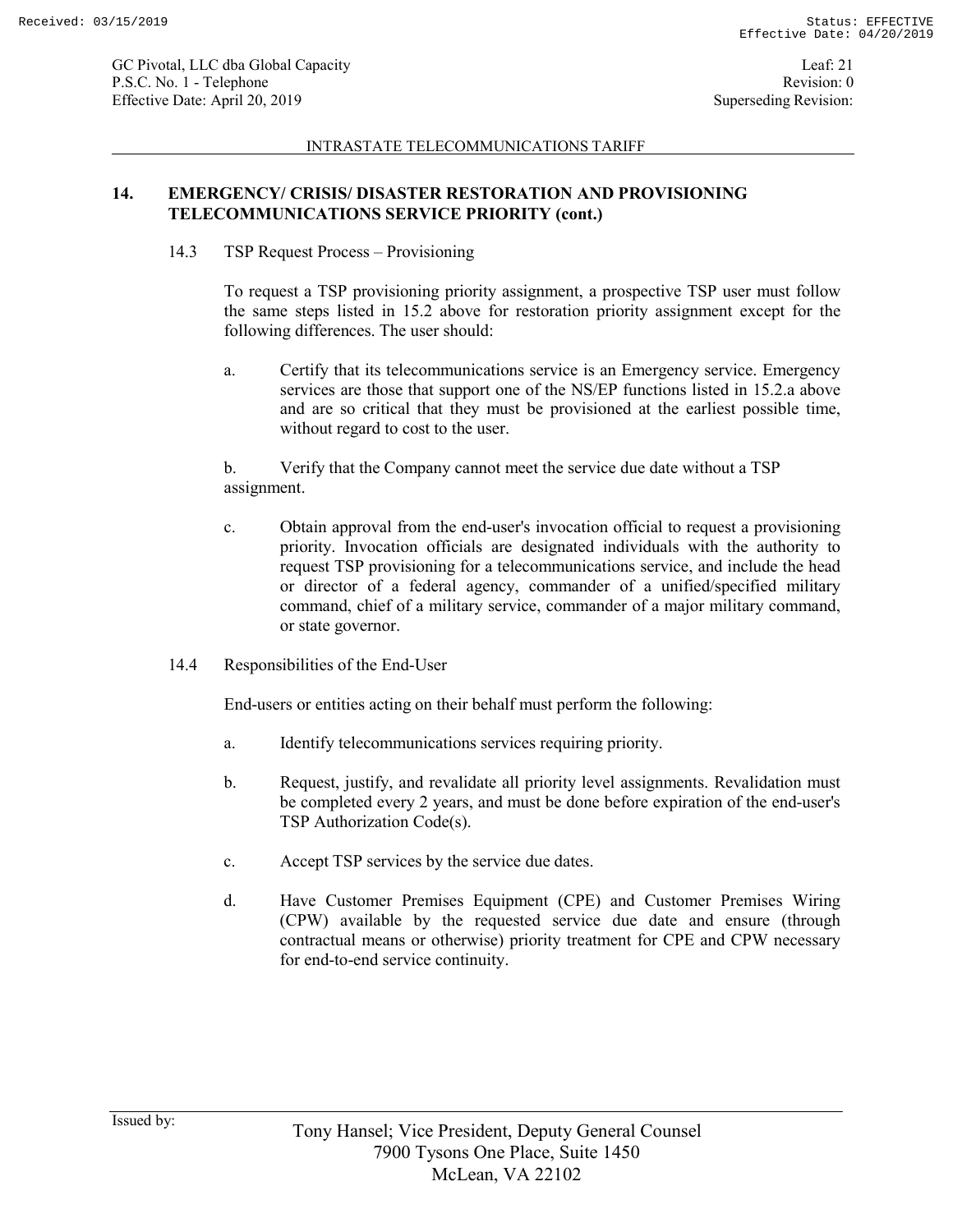### INTRASTATE TELECOMMUNICATIONS TARIFF

# **14. EMERGENCY/ CRISIS/ DISASTER RESTORATION AND PROVISIONING TELECOMMUNICATIONS SERVICE PRIORITY (cont.)**

- 14.4 Responsibilities of the End-User (cont.)
	- e. Pay the Company any authorized costs associated with priority services.
	- f. Report to the Company any failed or unusable services with priority levels.
	- g. Designate a 24-hour point of contact for each TSP request and apprise the OPT.
	- h. Cooperate with the OPT during reconciliation (comparison of NS/EP service information and resolution of any identified discrepancies) and revalidation.
- 14.5 Responsibilities of the Company

The Company will perform the following:

- a. Provide TSP service only after receipt of a TSP authorization code.
- b. Revoke TSP services at the direction of the end-user or OPT.
- c. Ensure that TSP Program priorities supersede any other telecommunications priority that may be provided (other than control services and order wires).
- d. Designate a 24-hour point of contact to receive reports of TSP service outages from TSP service users.
- e. Designate a 24-hour point of contact to coordinate TSP processes with the OPT.
- f. Confirm completion of TSP service order activity to the OPT.
- g. Participate in reconciliation of TSP information at the request of the OPT.
- h. Ensure that all subcontractors complete reconciliation of TSP information with the service vendor.
- i. Ensure that other carriers supplying underlying facilities are provided information necessary to implement priority treatment of facilities that support NS/EP services.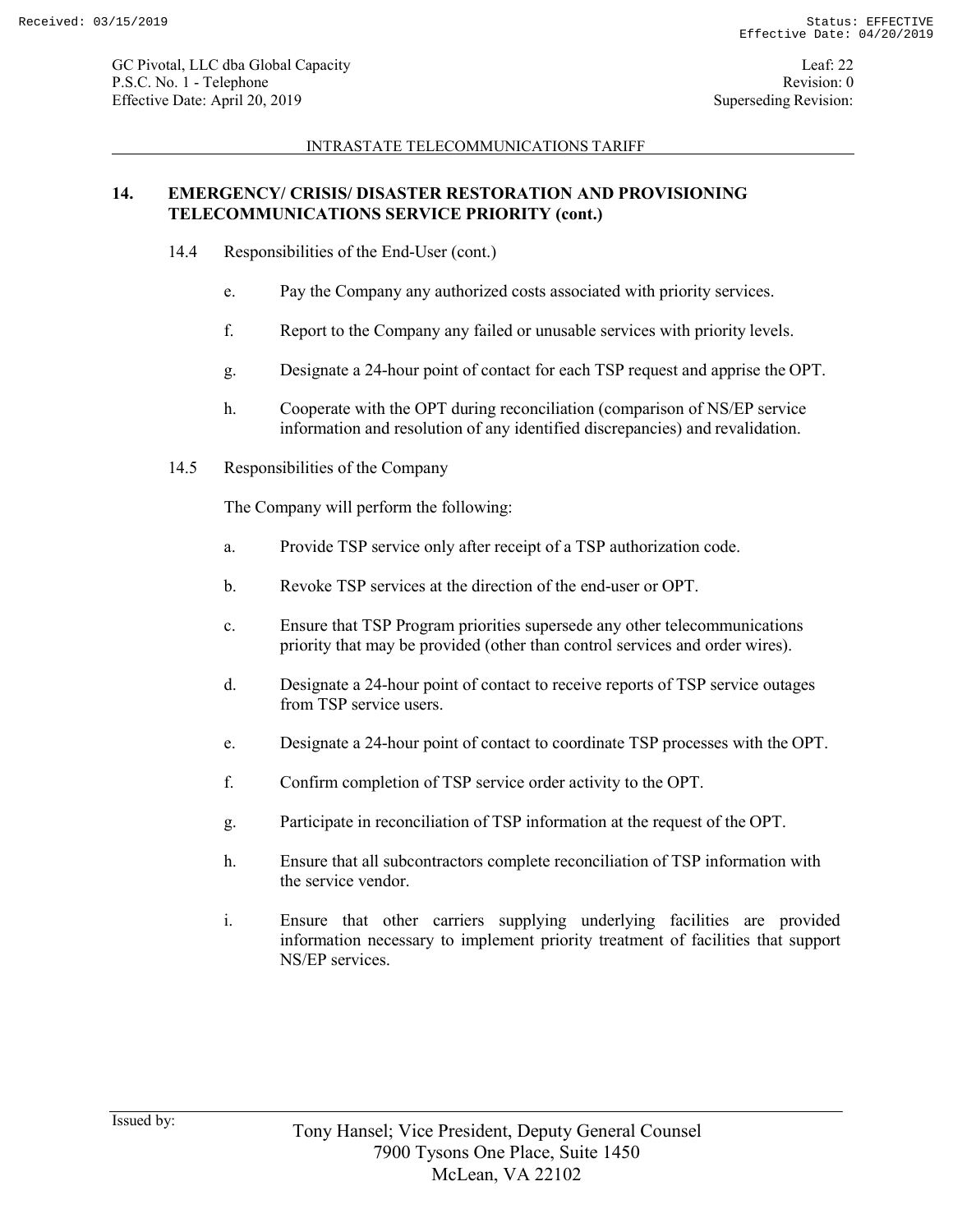#### INTRASTATE TELECOMMUNICATIONS TARIFF

# **14. EMERGENCY/ CRISIS/ DISASTER RESTORATION AND PROVISIONING TELECOMMUNICATIONS SERVICE PRIORITY (cont.)**

- 14.5 Responsibilities of the Company (cont.)
	- j. Assist in ensuring that priority level assignments of NS/EP services are accurately identified "end-to-end" by providing to subcontractors and interconnecting carriers the restoration priority level assigned to a service.
	- k. Disclose content of the NS/EP TSP database only as may be required by law.
	- l. Comply with regulations and procedures supplemental to and consistent with guidelines issued by the OPT.
- 14.6 Preemption

When spare facilities are not available, it may be necessary for the Company to preempt the facilities required to provision or restore a TSP service. When preemption is necessary, non-TSP services may be preempted based on the Company's best judgment. If no suitable spare or non-TSP services are available, the Company may preempt an existing TSP service to restore a TSP service with a higher restoration priority assignment. When preemption is necessary, prior consent of the service user whose service will be preempted is not required; however, the Company will make every reasonable effort to notify the preempted customer of the action to be taken.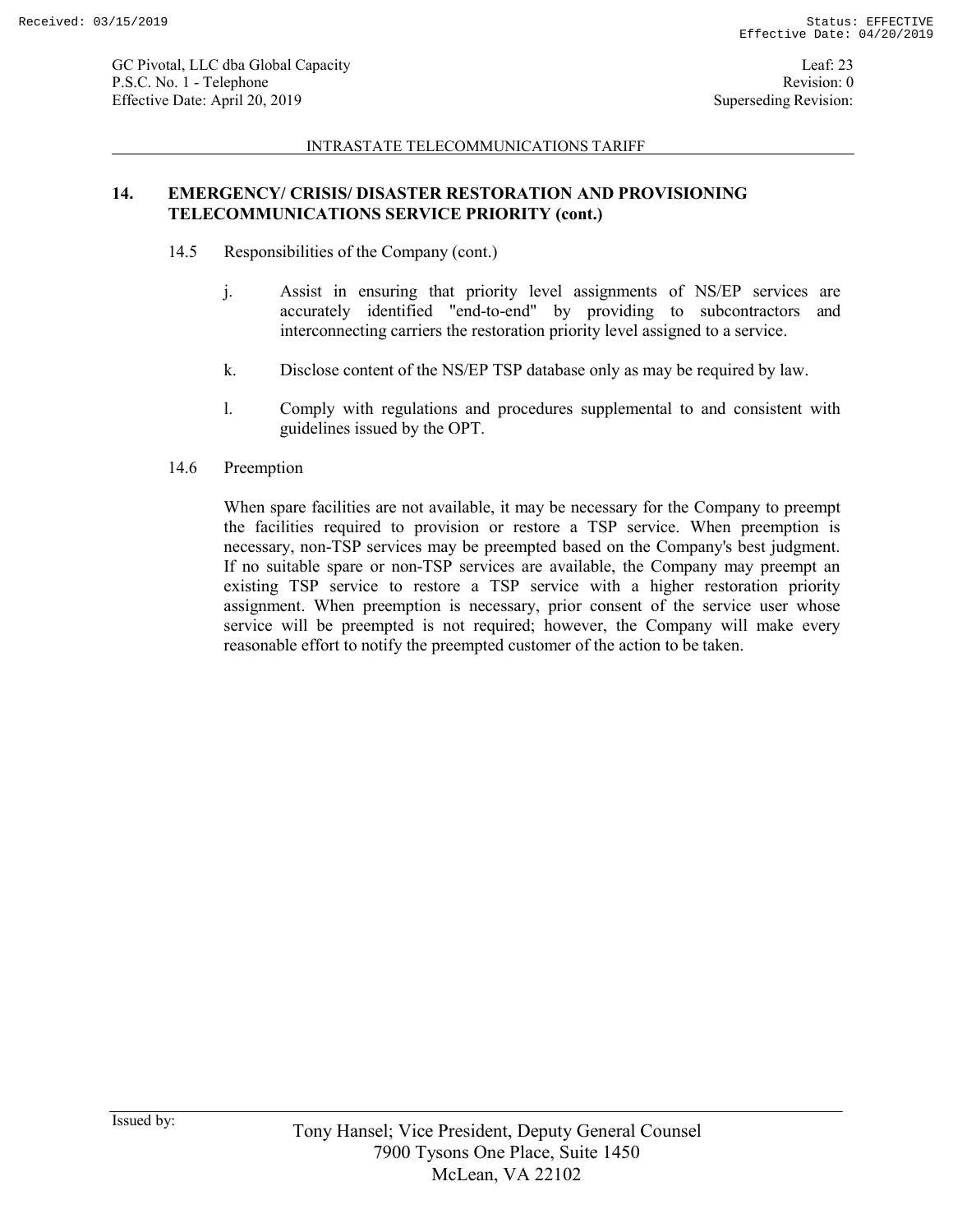#### INTRASTATE TELECOMMUNICATIONS TARIFF

# **15. FLEXIBLE PRICING**

15.1 General

Flexible Pricing sets minimum and maximum rates that can be charged for telephone service. The Company may change a specific rate within the range of the established minimum and maximum rates on one day's notice to customers and the Public Service Commission.

- 15.2 Conditions
	- a. The Company reserves the right to change prices at any time subject to regulatory requirements by filing a revised Rate Attachment with the Commission.
	- b. Individual written notice to Customers of rate changes shall be made in accordance with Commission regulations. Where there are no regulations, notification will be made in a manner appropriate to the circumstances involved.
	- c. A rate shall not be changed unless it has been in effect for at least thirty (30) days.
	- d. A customer can request that the Company disconnect service that is provided under the Flexible Pricing due to a price increase. The customer will be credited for the difference between the new price and the old price retroactive to the effective date of the price increase if the customer notifies the Company of its desire to disconnect service within twenty (20) days of receiving notification of the price increase.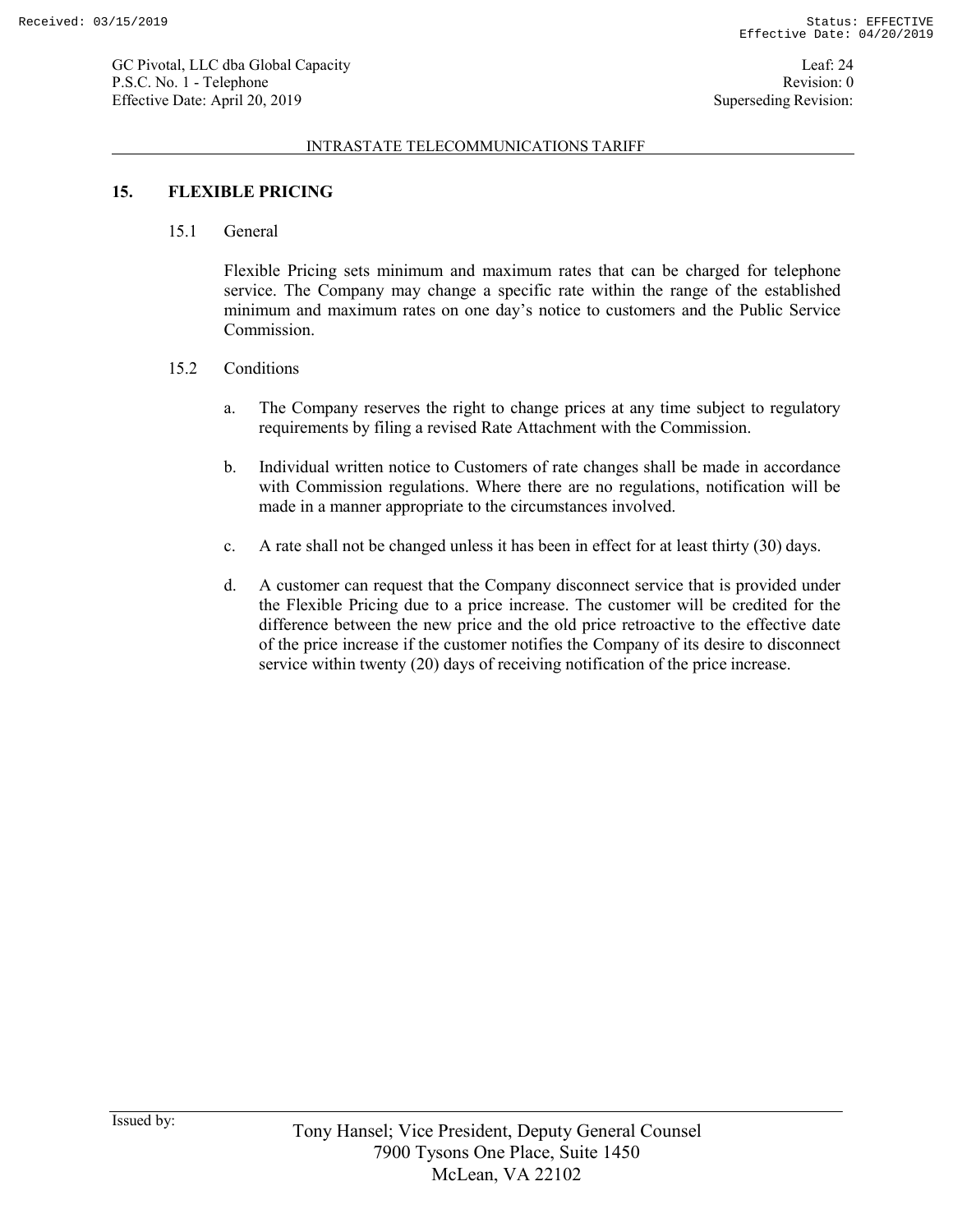#### INTRASTATE TELECOMMUNICATIONS TARIFF

### **16. SPECIAL SERVICES AND PROGRAMS**

16.1 Lifeline Telephone Service

Lifeline Telephone Service is a federal program which supports universal service through reimbursement to Eligible Telecommunications Carriers (ETC). for information regarding this program and requirements to become an ETC, refer to Section  $214(e)(2)$ and 214(e)(6) of the Telecommunications Act of 1934( as amended) and Sections 54.101- 54.207 of the Rules of the Federal Communications Commission (Title 47-Code of Federal Regulations)

- 16.1.1 Lifeline Telephone Service Options
	- a. Flat Rate Lifeline Service

This service provides a full waiver of the monthly subscriber line charge plus a reduction of \$1.75 in the monthly Service Line rate (which is offset by a Federal intrastate revenue contribution) for flat rate Lifeline customers.

b. Basic Lifeline Service

This service provides a full waiver of the monthly federal subscriber line charge plus a reduction of \$1.75 in the monthly Service Line rate (which is offset by a Federal intrastate revenue contribution) for message rate Lifeline customers. There is no monthly allowance for local calls. Primary area and Home Region calls are untimed. Extended area calls (where available) are timed.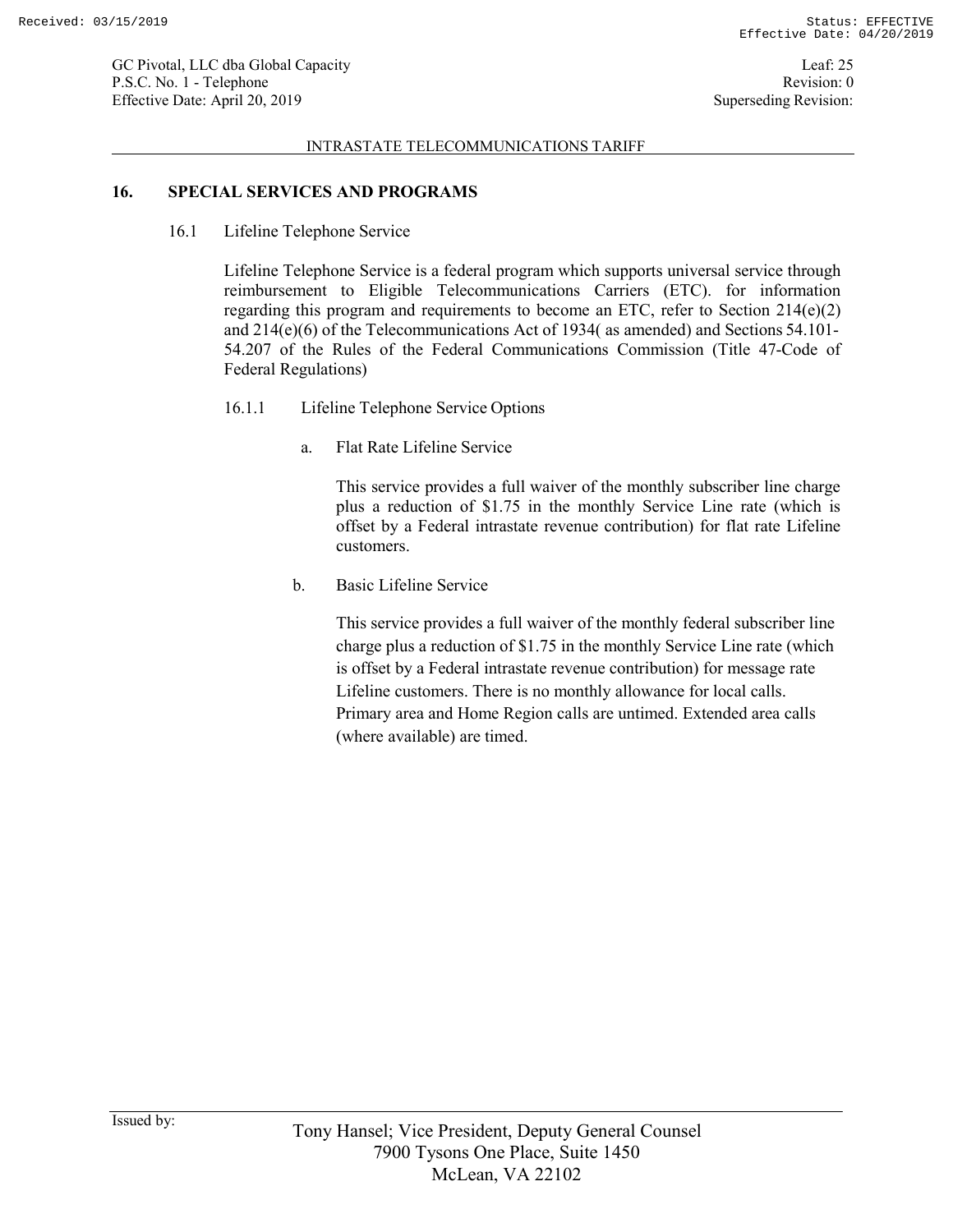### INTRASTATE TELECOMMUNICATIONS TARIFF

# **16. SPECIAL SERVICES AND PROGRAMS (cont.)**

16.1 Lifeline Telephone Service (cont.)

16.1.2 Eligibility

This service is restricted to low income residential customers. to qualify for Lifeline service a customer must be income eligible for benefits from any one of the following Entitlement Programs administered by the New York State Department of Social Services:

- a. Aid to Families with Dependent Children (AFDC)
- b. Food Stamps
- c. Home Energy Assistance Program (HEAP)
- d. Home Relief
- e. Medicaid
- f. Supplemental Security Income (SSI)

The applicant must provide proof to the Company that he or she is certified as income eligible to receive one or more of the above benefits. After initial contact the customer is sent an application form to be completed by the customer or authorized representative of the customer, as designated by the New York State Department of Social Services and identified as so authorized on the customer's card for any of the above benefits.

In addition, applicants are eligible for discounted Life Line rates when approved to receive either a Veterans Disability Pension or a Veterans Surviving Spouse Pension. Applicants must provide proof to the Company that they are receiving one of these pensions.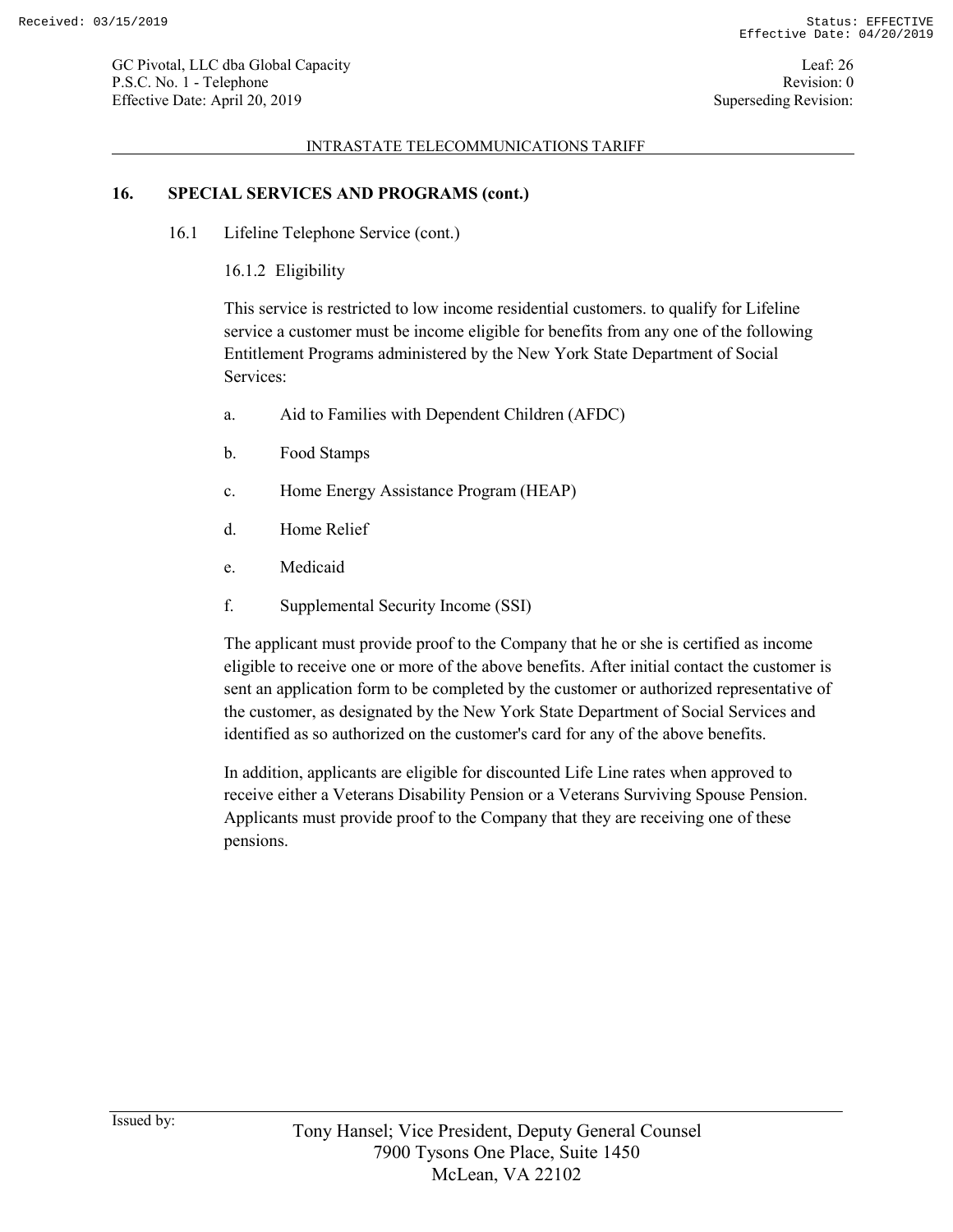Leaf: 27 Revision: 0 Superseding Revision:

#### INTRASTATE TELECOMMUNICATIONS TARIFF

### **16. SPECIAL SERVICES AND PROGRAMS (cont.)**

16.1 Lifeline Telephone Service (cont.)

16.1.2 Eligibility (cont.)

Life Line services are effective upon receipt of a completed and signed form or an application form certified from an entity authorized by the Company. If the form is not returned, no further action is taken by the Company to establish eligibility. The Life Line discount is credited as of the service connection date.

An individual's eligibility may be documented by information obtained by the Company as a result of enrollment programs, including but not limited to confidential computerized matching programs, conducted by the Company in conjunction with the New York State Department of Social Services (DSS) and/or the New York City Community Development Agency (CDA).

The Company, in coordination with appropriate agencies, will periodically verify each Lifeline customer's eligibility. If a customer is identified as being ineligible, the customer will be notified that unless the information is shown to be in error, the Lifeline discount will be discontinued. The customer will be billed for discounts received for any period in which he or she is proven to be ineligible for the service.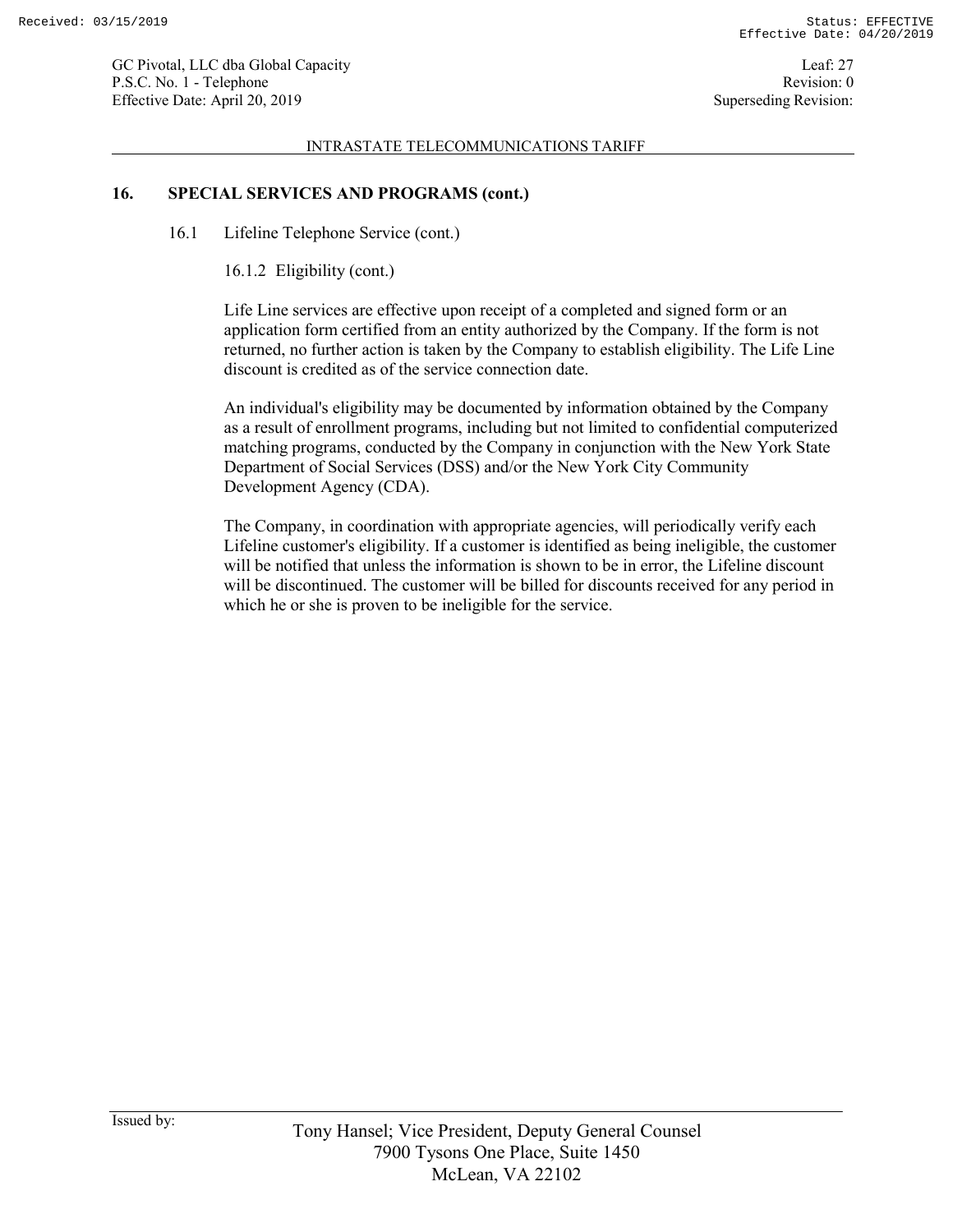#### INTRASTATE TELECOMMUNICATIONS TARIFF

# **16. SPECIAL SERVICES AND PROGRAMS (cont.)**

- 16.1 Lifeline Telephone Service (cont.)
	- 16.1.3 Charges.

A qualified customer may choose one of the Lifeline services as described above. for connection of new service, service connection charges apply unless the customer qualifies for connection assistance under the Link Up America plan as outlined in 16.2, following.

Service connection charges do not apply to change existing service from:

- a. Message Rate Service to Basic Lifeline Service;
- b. Basic Lifeline Service to Message Rate Service.
- c. Flat Rate Service to Flat Rate Lifeline service;
- d. Flat Rate Lifeline Service to Flat Rate Service.
- 16.2 Link Up America

The Link Up America program is a connection assistance plan which provides for the reduction of one-half of the charges associated with connection of telephone service, up to \$30.00.

16.2.1 Eligibility Criteria:

- a. The applicant must meet the requirements for qualification for Lifeline Telephone Service stipulated in 8.1.2, above;
- b. The assistance can only apply for a single telephone line at the principal place of residence of the applicant;
- c. The applicant must not be a dependent for federal income tax purposes, unless he or she is more than 60 years old.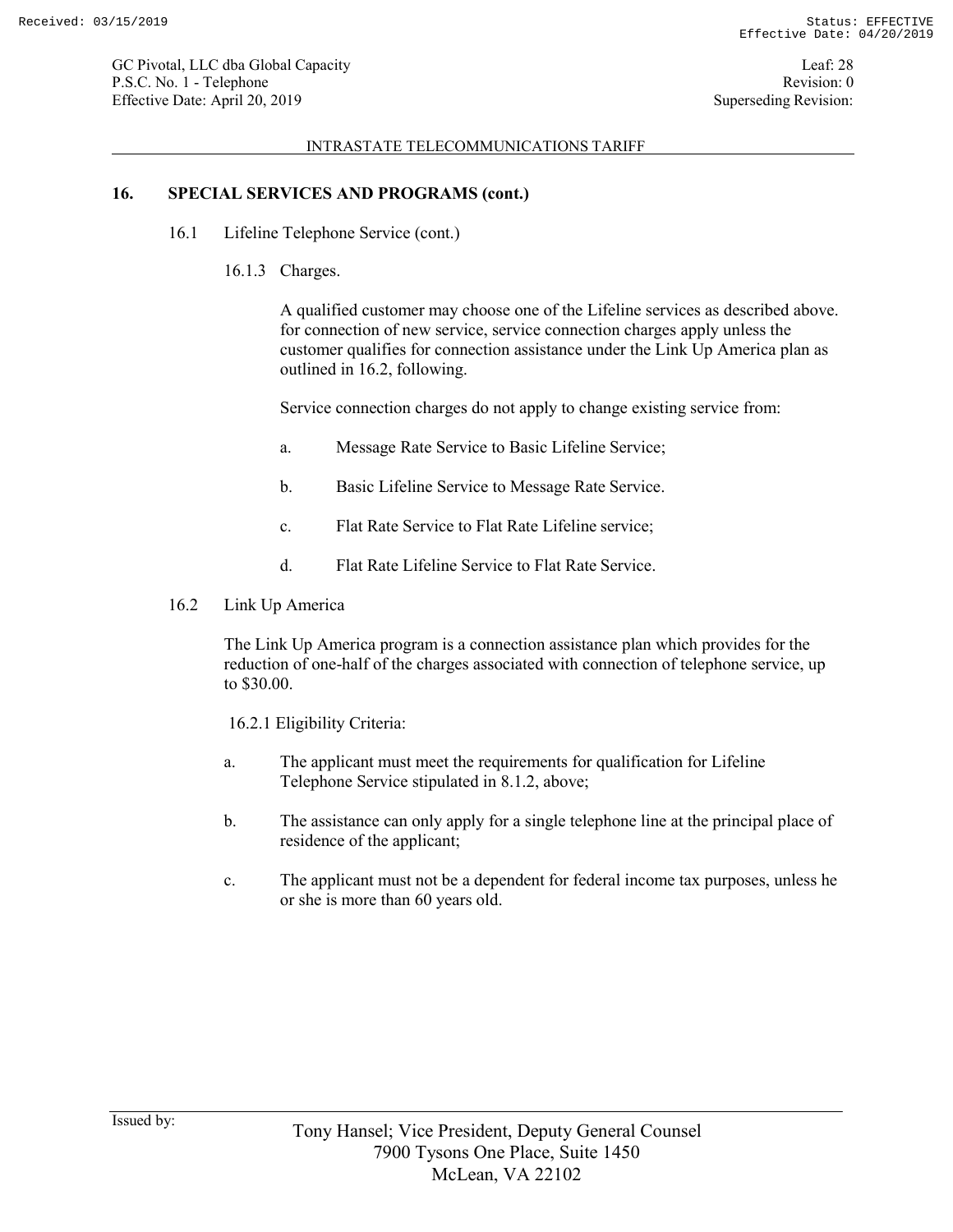#### INTRASTATE TELECOMMUNICATIONS TARIFF

# **16. SPECIAL SERVICES AND PROGRAMS (cont.)**

- 16.3 Special Equipment for The Hearing or Speech Impaired Customer
	- 16.3.1 As required by Section 92-a of New York State Public Service Law, the Company will provide, upon request, specialized telecommunications equipment for a customer certified as hearing or speech impaired.
	- 16.3.2 A customer can be certified as hearing or speech impaired by a licensed physician, otolaryngologist, speech-language pathologist, audiologist or an authorized representative of a social agency that conducts programs for persons with hearing or speech impairments in cooperation with an official agency of the State of New York.
	- 16.3.3 The Company will make every reasonable effort to locate and obtain equipment for a certified customer.
	- 16.3.4 The customer may purchase equipment at a price not to exceed the actual purchase price (including any applicable shipping costs) the Company pays.
	- 16.3.5 The Company will also advise the customer who requests this equipment of the applicable terms for purchase.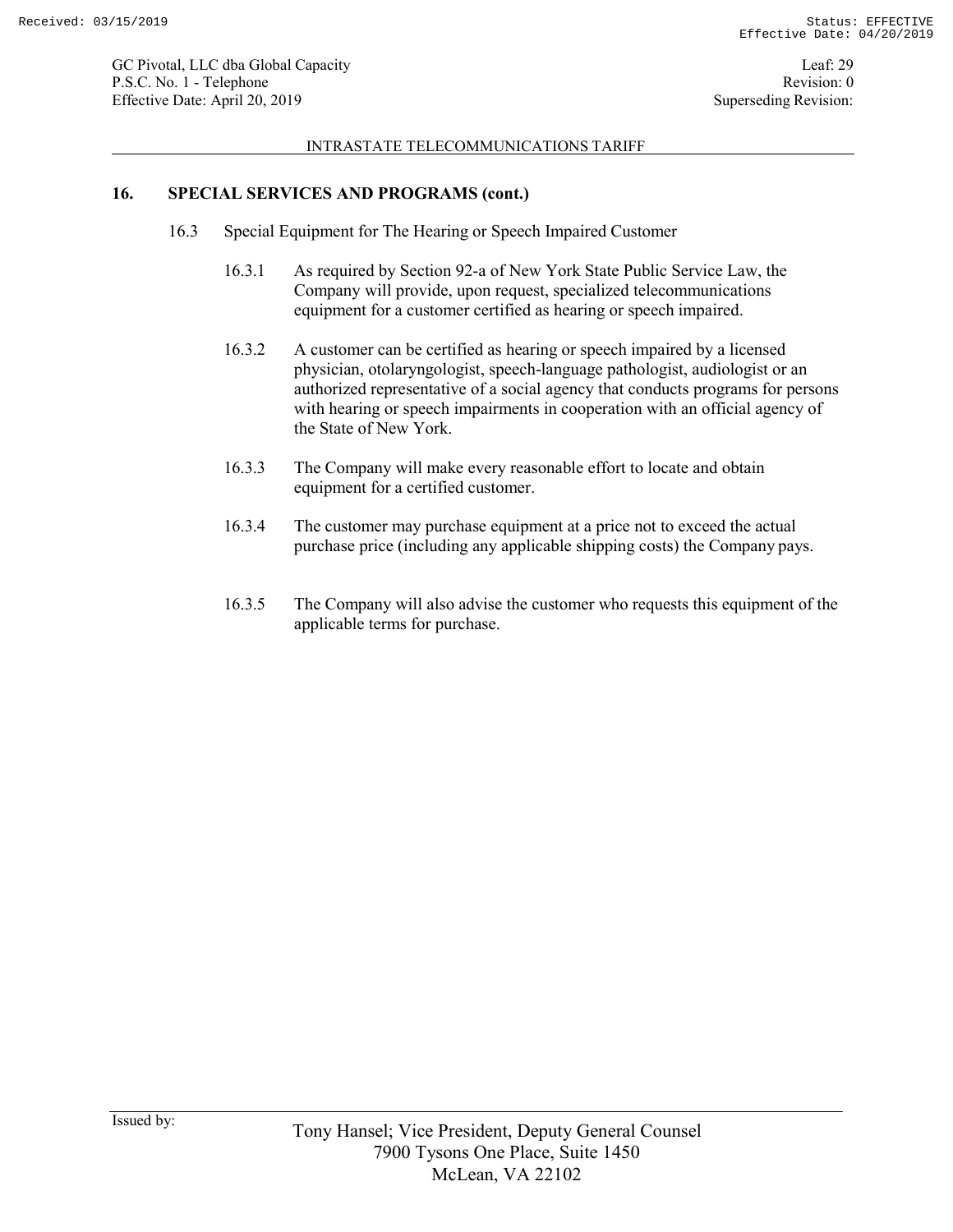#### INTRASTATE TELECOMMUNICATIONS TARIFF

### **16. SPECIAL SERVICES AND PROGRAMS (cont.)**

- 16.4 Discounted Service for The Hearing or Speech Impaired Customer (cont.)
	- 16.4.1 General

A handicapped person who has been certified to the Company as having a hearing or speech impairment which requires that he or she communicate over telephone facilities by means other than voice, and who either use non-voice equipment or make calls through an interpreter, will receive, upon application to the Company, a 50% discount on local message rate service.

### 16.4.2 Certification

Acceptable certifications are:

- a. Those made by a licensed physician, otolaryngologist, speech-language pathologist or audiologist or an authorized representative of a social agency that conducts programs for persons with hearing or speech impairment in cooperation with an official agency of the State of New York, or
- b. A pre-existing certification establishing the impairment of hearing or speech such as those which qualify the handicapped person for social security benefits on the basis of total hearing impairment or for the use of facilities of an agency for a person with hearing or speech impairment.
- 16.4.3 Qualification

A customer qualifying for the discount is one whose impairment is such that competent authority would certify him or her as being unable to use a telephone for voice communication. See Section 11, "Handicapped Person," for a listing of the necessary qualifications.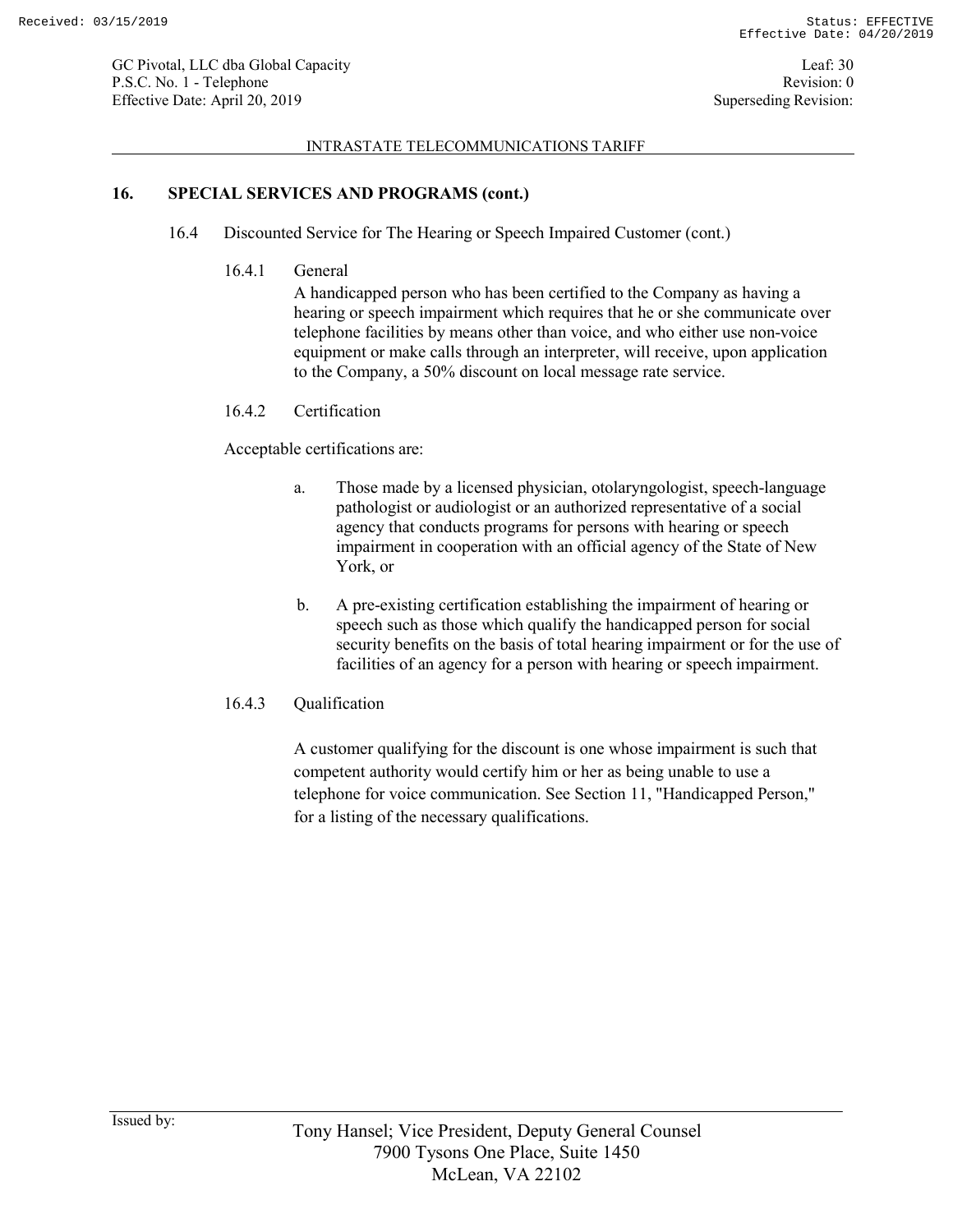#### INTRASTATE TELECOMMUNICATIONS TARIFF

### **16. SPECIAL SERVICES AND PROGRAMS (cont.)**

- 16.4 Discounted Service for The Hearing or Speech Impaired Customer (cont.)
	- 16.4.4 Billing

The reduction in charges is applied only at one location, designated by the impaired person.

16.5 Universal Emergency Telephone Number Service

Universal Emergency Telephone Number Service (911 Service) is an arrangement of Company central office and trunking facilities whereby any telephone user who dials the number 911 will reach the emergency report center for the telephone from which the number is dialed or will be routed to an operator if all lines to an emergency report center are busy. If no emergency report center customer exists for a central office entity, a telephone user who dials the number 911 will be routed to an operator. The telephone user who dials the 911 number will not be charged for the call.

- 16.6 New York Relay Service
	- 16.6.1 General

The Company will provide access to a telephone relay center for New York Relay Service. The service permits telephone communications between hearing and/or speech impaired individuals who must use a Telecommunications Device for the Deaf (TDD) or a Teletypewriter (TTY) and individuals with normal hearing and speech. The Relay Service can be reached by dialing an 800 number. Specific 800 numbers have been designated for both impaired and non-impaired customers to use.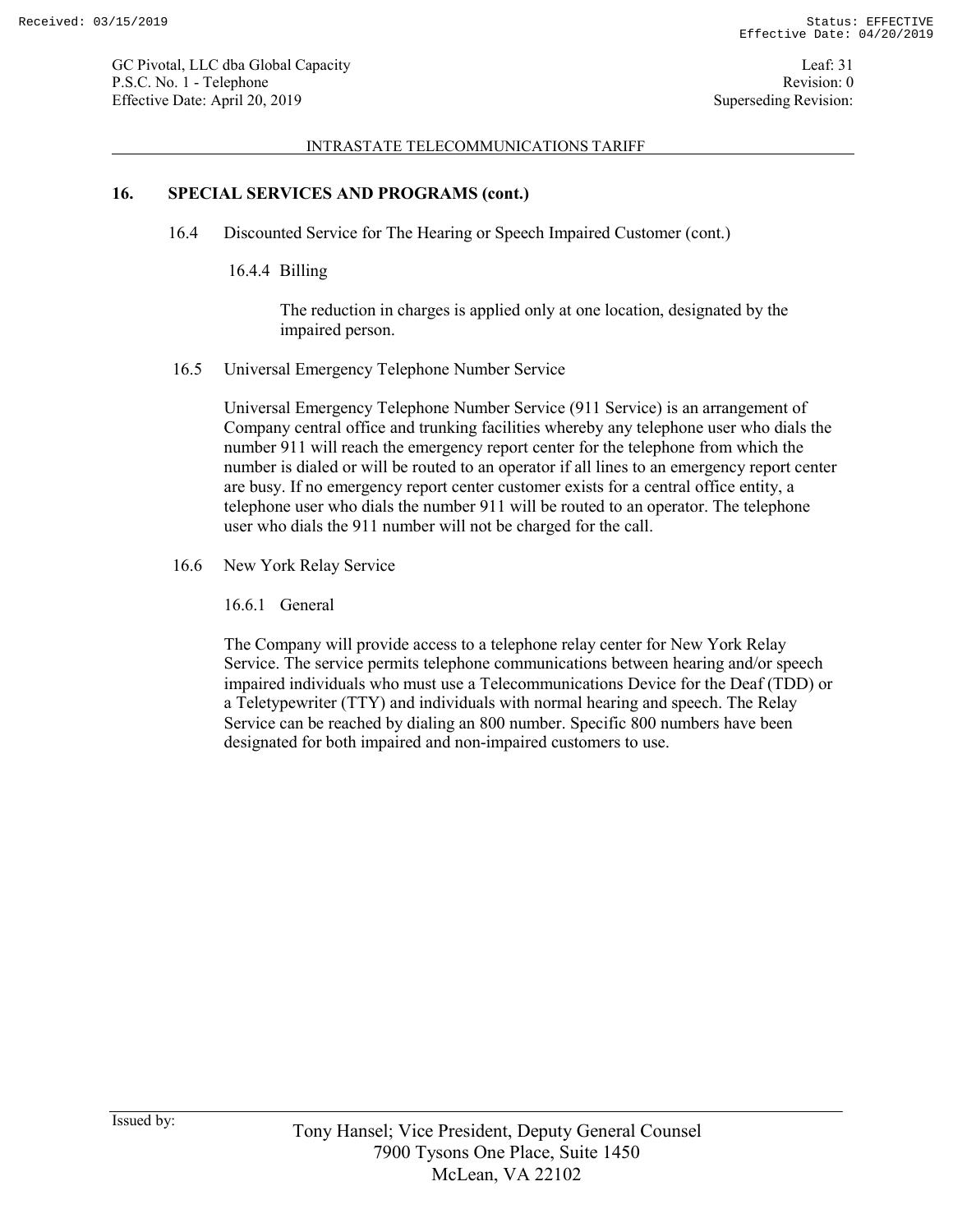#### INTRASTATE TELECOMMUNICATIONS TARIFF

### **16. SPECIAL SERVICES AND PROGRAMS (cont.)**

16.6 New York Relay Service (cont.)

### 16.6.2 Regulations

- a. Only intrastate calls can be completed using the New York Relay Service under the terms and conditions of this tariff.
- b. Charges for calls placed through the Relay Service will be billed as if direct distance dialed (DDD) from the point of origination to the point of termination. The actual routing of the call does not affect billing.
- c. Calls through the Relay Service may be billed to a third number only if that number is within New York State. Calls may also be billed to calling cards issued by the Company or other carriers who may choose to participate in this service.
- d. The following calls may not be placed through the Relay Service:
	- 1. calls to informational recordings and group bridging service:
	- 2. calls to time or weather recorded messages;
	- 3. station sent paid calls from coin telephones; and
	- 4. operator-handled conference service and other teleconference

calls.

### 16.6.3 Liability

The Company contracts with an outside provider for the provision of this service. The outside provider has complete control over the provision of the service except for the facilities provided directly by the Company. in addition to other provisions of this Tariff dealing with liability, in the absence of gross negligence or willful misconduct on the part of the Company, the Company shall not be liable for and the customer, by using the service, agrees to release, defend and hold harmless for all damages, whether direct, incidental or consequential, whether suffered, made, instituted or asserted by the customer or by any other person, for any loss or destruction of any property, whatsoever whether covered by the customer or others, or for any personal injury to or death of, any person. Notwithstanding any provision to the contrary, in no event shall the Company be liable for any special, incidental, consequential, exemplary or punitive damages of any nature whatsoever.

Issued by: Tony Hansel; Vice President, Deputy General Counsel 7900 Tysons One Place, Suite 1450 McLean, VA 22102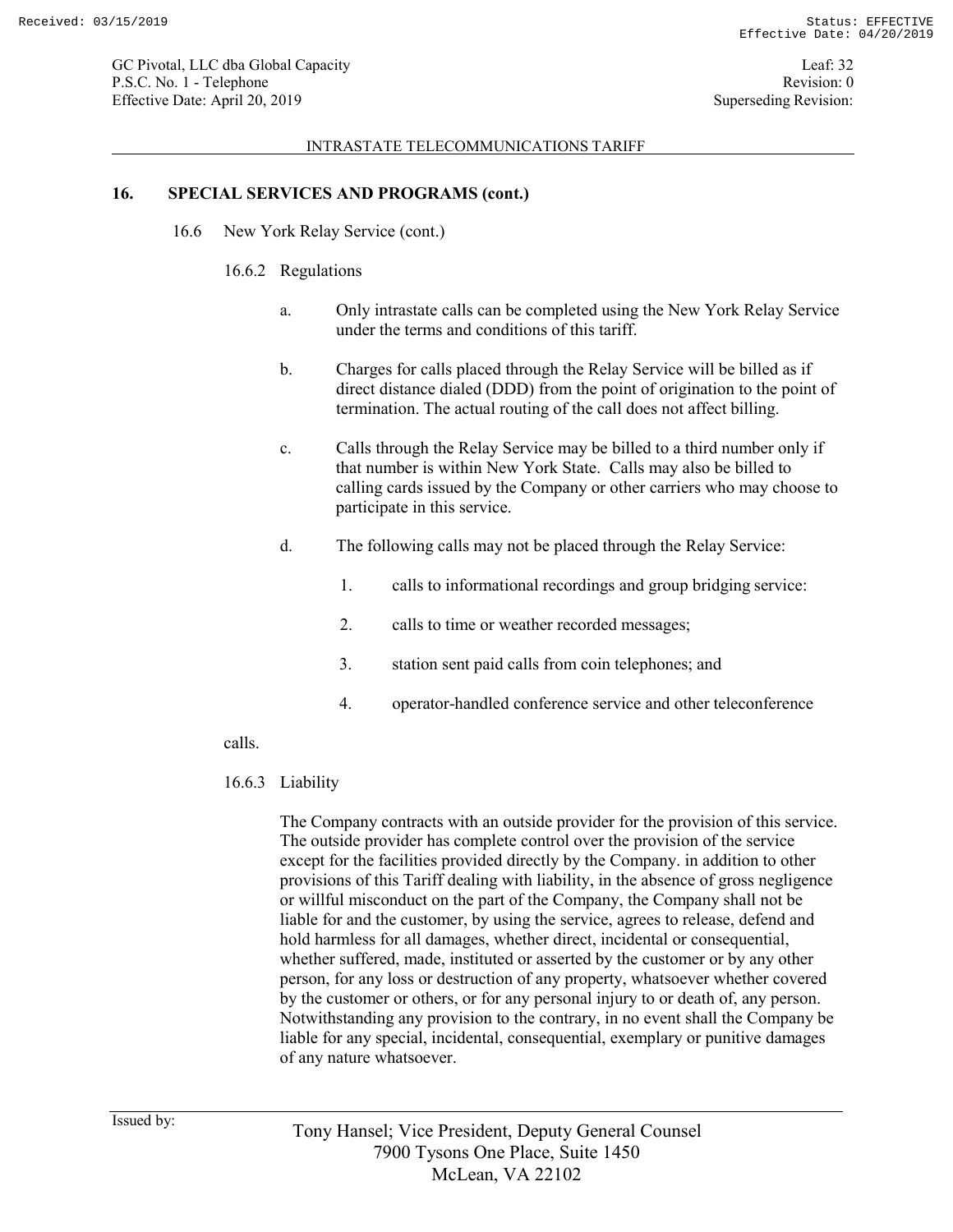#### INTRASTATE TELECOMMUNICATIONS TARIFF

### **16. SPECIAL SERVICES AND PROGRAMS (cont.)**

- 16.7 Special Credit Card for Blind and Disabled Persons
	- 16.7.1 General

Persons who are blind or whose disability causes difficult with hand and finger coordination and use of a telephone qualify for a Special Credit Card. The card may be used from any telephone within the Company's territory to place calls within and outside the state of New York at a special rate or to place calls from a telephone outside of the Company's territory, but within the state of New York at rates applicable to the territory from which the call is made.

### 16.7.2 Rates

Within the Company's Territory:

Station to station toll calls placed with operator assistance will be billed at the lower rate normally applicable to calls placed without operator assistance. Local calls cannot be charged to the card. Person-to-person calls charged to the card with be billed at the higher operator handled rate.

Outside the Company's Territory, but within New York State:

All rates, charges, billing and restriction in effect in the territory from which the call is made will apply.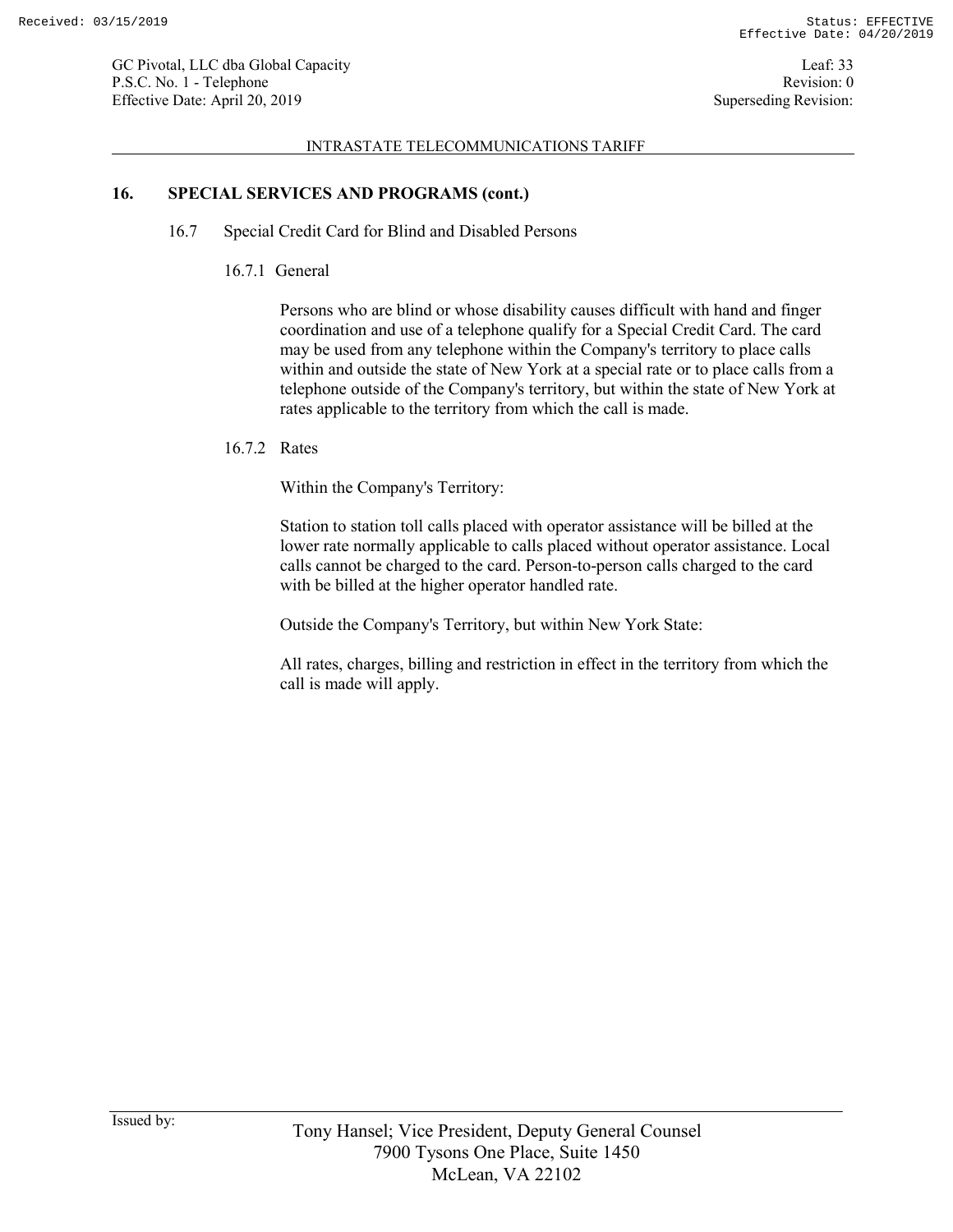#### INTRASTATE TELECOMMUNICATIONS TARIFF

### **16. SPECIAL SERVICES AND PROGRAMS (cont.)**

- 16.7 Special Credit Card for Blind and Disabled Persons (cont.)
	- 16.7.3 Qualification

The follow criteria will be used to determine eligibility for the Special Credit Card:

- 1. "Legally Blind" those whose visual acuity is 20/200 or less in the better eye with correcting glasses or whose widest diameter of visual field subtends an angular distance no greater than 20 degrees.
- 2. "Physically Handicapped" those who are certified by competent authority as unable to read or use ordinary printed materials as result of physical limitations.
- 3. Persons whose disabling condition causes difficulty with hand and finger coordination and utilization of a coin or noncoin telephone. Acceptable certifications are those made by a licensed physician, ophthalmologist or optometrist.
- 16.7.4 Billing Authorization

Responsibility for payment of charges may be handled in one of two ways:

- 1. The handicapped person (the applicant) may accept responsibility for payment of his or her own bill. in this case, the applicant must be 18 years of age or older and must reside within the Company's service territory, but he or she does not need to have other service from the Company.
- 2. Another party may agree to accept responsibility for payment of charges incurred through use of the Special Credit Card by the applicant. When this option is chosen, the person accepting this responsibility must be 18 years of age or older, but does not need to reside within the Company's service territory.

In either case, the applicant is the only authorized user of the Special Credit Card. If the person accepting payment responsibility has service within the Company's service territory, charges will be billed on a regular monthly bill; otherwise a separate bill will be sent.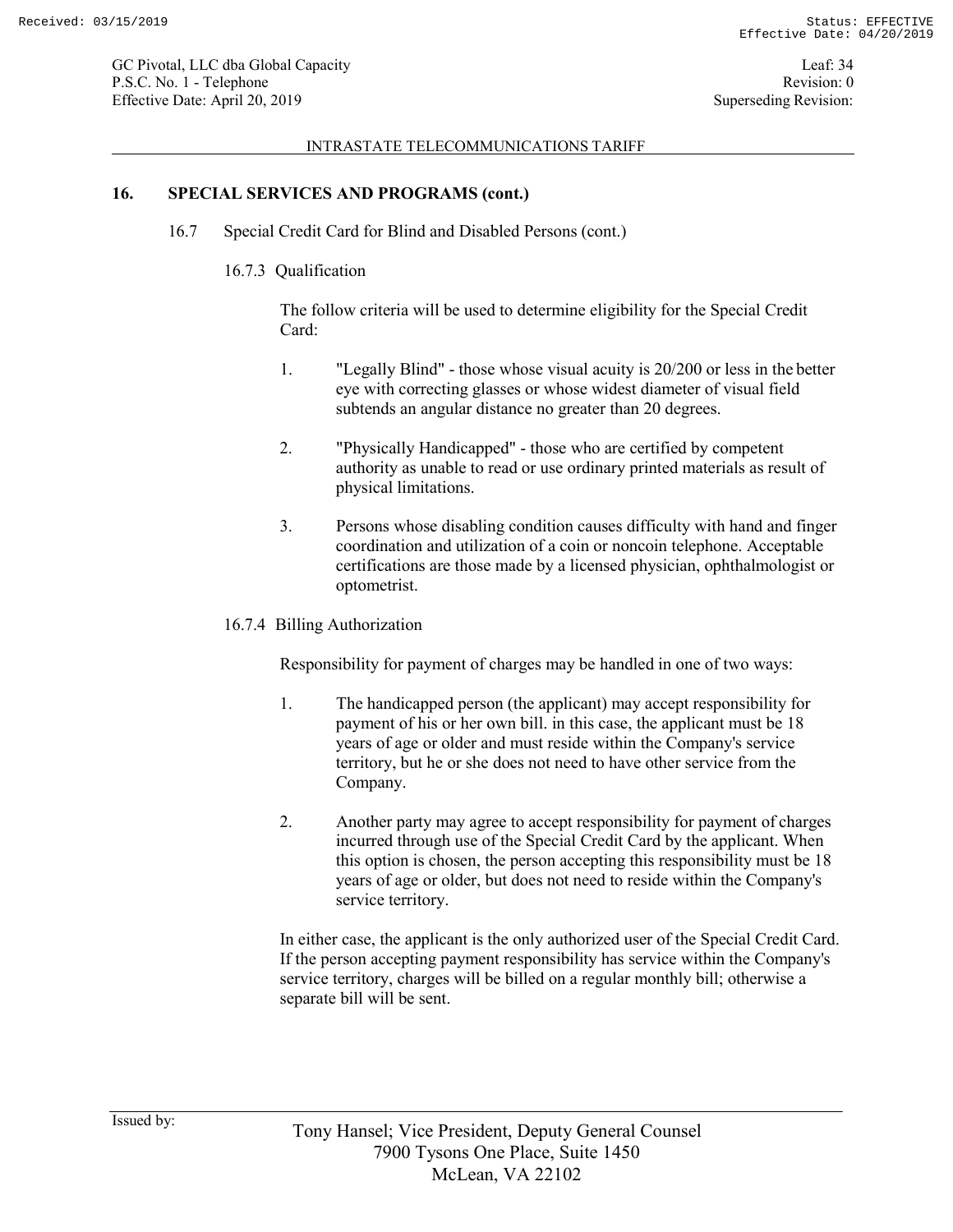#### INTRASTATE TELECOMMUNICATIONS TARIFF

# **16. SPECIAL SERVICES AND PROGRAMS (cont.)**

- 16.8 School and Libraries Discount Program
	- 16.8.1 General

The Schools and Libraries Discount Program permits eligible schools (public and private, grades Kindergarten through 12) and libraries to purchase the Company services offered in this tariff and the (additional company tariff references, if appropriate) at a discounted rate, in accordance with the Rules adopted by the Federal Communications Commission (FCC) in its Universal Service Order 97- 157, issued May 8, 1997 and the New York State Public Service Commission in its Opinion and Order 97-11 Adopting Discounts for Services for Schools and Libraries, issued June 25, 1997. The Rules are codified at 47 Code of Federal Regulation (C.F.R.) 54.500 et. seq.

As indicated in the Rules, the discounts will be between 20 and 90 percent of the pre-discount price, which is the price of services to schools and libraries prior to application of a discount. The level of discount will be based on an eligible school or library's level of economic disadvantage and by its location in either an urban or rural area. A schools level of economic disadvantage will be determined by the percentage of its students eligible for participation in the national school lunch program, and a library's level of economic disadvantage will be calculated on the basis of school lunch eligibility in the public school district in which the library is located. A non-public school may use either eligibility for the national school lunch program or other federally approved alternative measures to determine its level of economic disadvantage. to be eligible for the discount, schools and libraries will be required to comply with the terms and conditions set forth in the Rules.

Discounts are available only to the extent that they are funded by the federal universal service fund. Schools and libraries may aggregate demand with other eligible entities to create a consortium.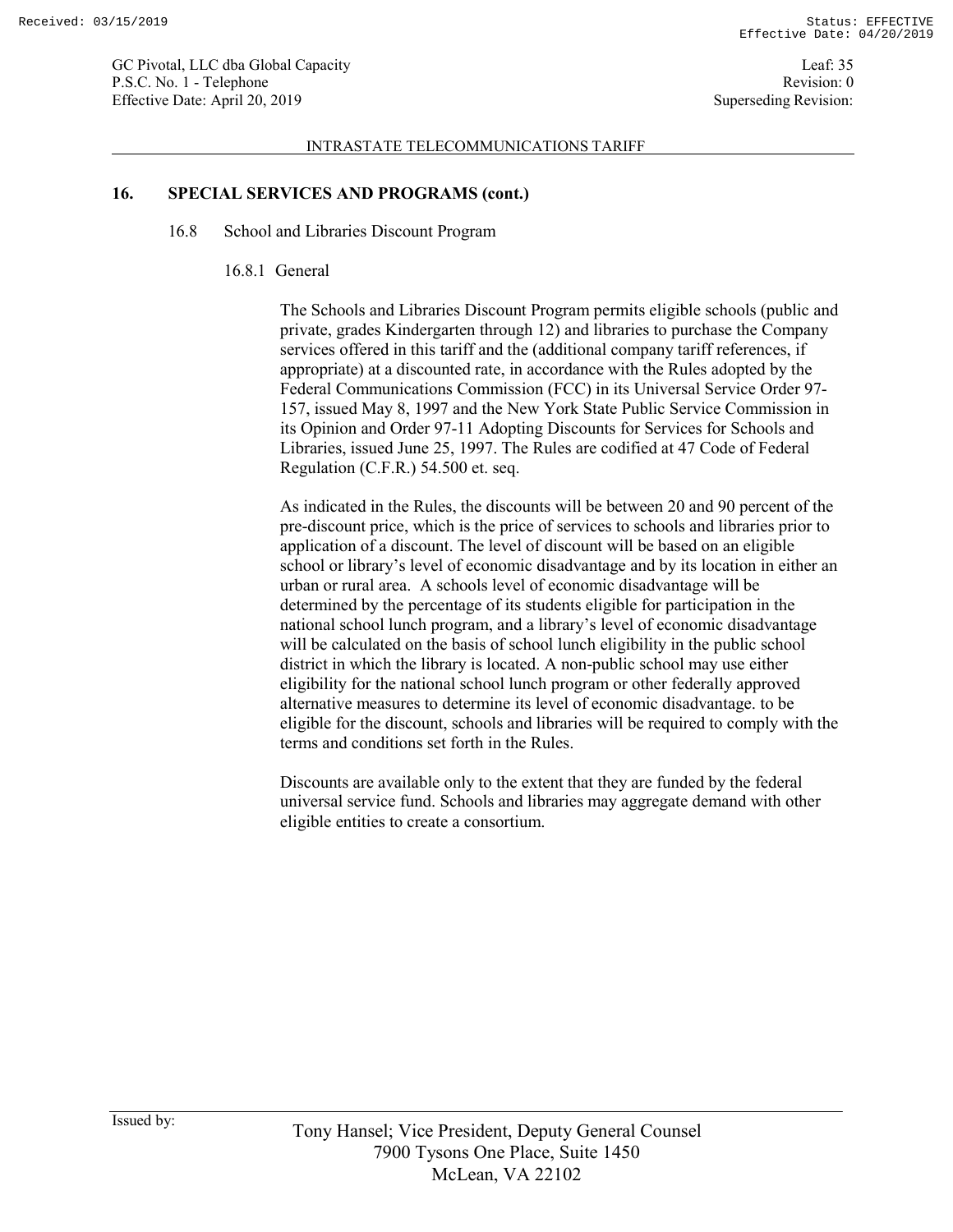#### INTRASTATE TELECOMMUNICATIONS TARIFF

### **16. SPECIAL SERVICES AND PROGRAMS (cont.)**

16.8 School and Libraries Discount Program (cont.)

### 16.8.2 Regulations

- a. Obligation of eligible schools and libraries Requests for service
	- 1. Schools and libraries and consortia shall participate in a competitive bidding process for all services eligible for discounts, in accordance with any state and local procurement rules.
	- 2. Schools and libraries and consortia shall submit requests for services to the Schools and Libraries Corporation, as designated by the FCC, and follow established procedures.
	- 3. Services requested will be used for educational purposes.
	- 4. Services will not be sold, resold or transferred in consideration for money or any other thing of value.
- b. Obligations of the Company
	- 1. The Company will offer discounts to eligible schools and libraries on commercially available telecommunications services contained in this tariff. Those services contained in this tariff which are excluded from the discount program, in accordance with the Rules, are included as an attachment to this tariff.
	- 2. The Company will offer services to eligible schools, libraries and consortia at prices no higher than the lowest price it charges to similarly situated non-residential customers for similar services (lowest corresponding price).
	- 3. in competitive bidding situations, the Company may offer flexible pricing or rates other than in this tariff, where specific flexible pricing arrangements are allowed, subject to New York State Public Service Commission approval.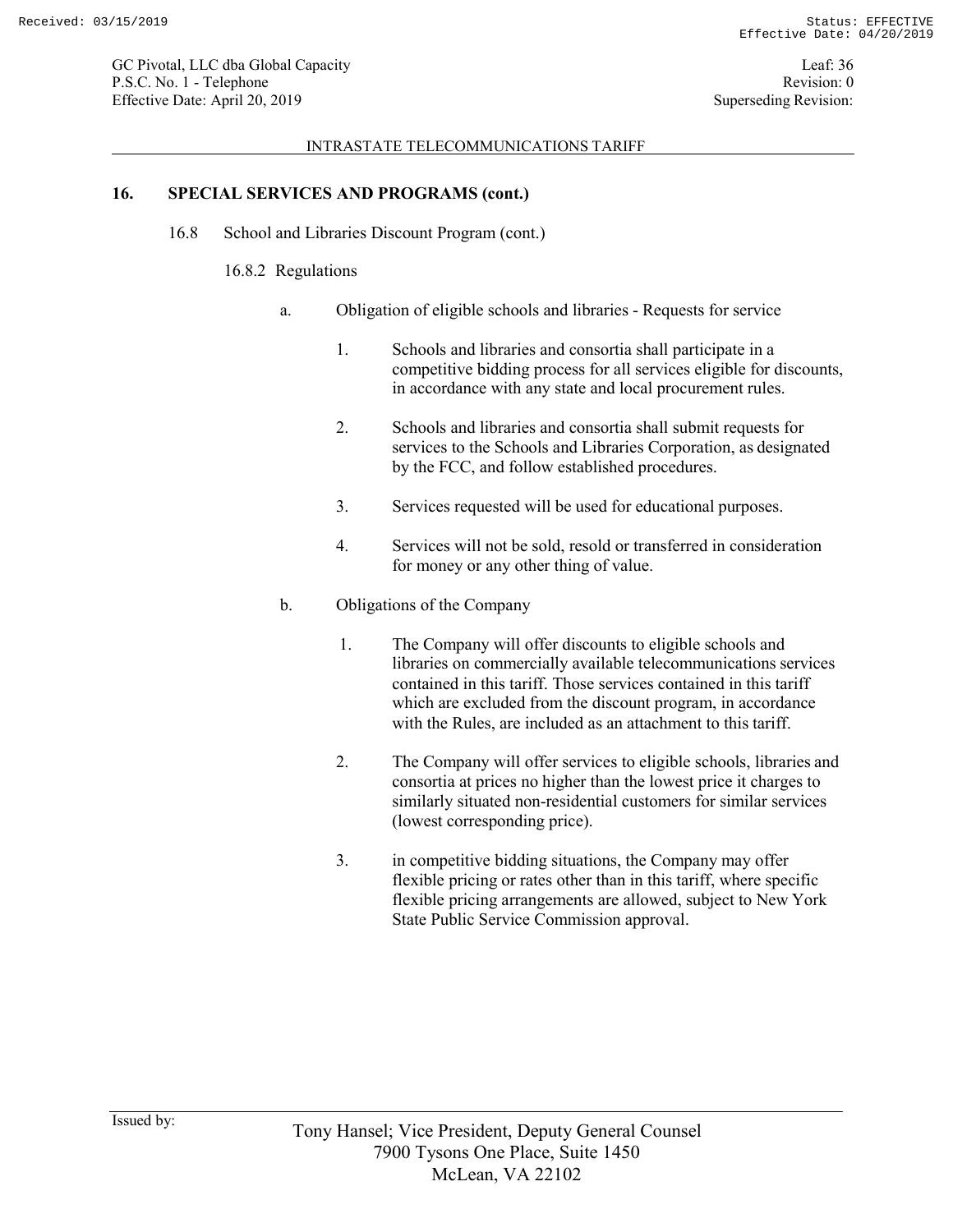#### INTRASTATE TELECOMMUNICATIONS TARIFF

### **16. SPECIAL SERVICES AND PROGRAMS (cont.)**

16.8 School and Libraries Discount Program (cont.)

16.8.3. Discounted Rates for Schools and Libraries

- a. Discounts for eligible schools and libraries and consortia shall be set as a percentage from the pre-discount price, which is the price of services to schools and libraries prior to application of a discount.
- b. The discount rate will be applied to eligible intrastate services purchased by eligible schools, libraries or consortia.
- c. The discount rate is based on each school or library's level of economic disadvantage as determined in accordance with the FCC Order or other federally approved alternative measures (as permitted by the Rules) and by its location in either an urban or rural area.
- d. The discount matrix for eligible schools, libraries and consortia is included as Addendum C to this tariff.
- 16.9 Health Care Providers Support Program
	- 16.9.1 General

The purpose of the Health Care Providers Support Program is to enable public and non-profit rural health care providers to have access to telecommunications services necessary for the provision of health care services at rates comparable to those paid for similar services in urban areas. The Health Care Providers Support Program offers eligible public and non-profit health care providers located in rural areas reduced rates for Company intrastate services, available in this Tariff. Such services must be purchased in accordance with the Rules adopted by the Federal Communications Commission (FCC) in its Universal Service Order 97- 157, issued May 8, 1997 and the New York State Public Service Commission in its Order in Cases 94-C-0095 and 28425, issued November 4, 1997. The FCC Rules are codified at 47 Code of Federal Regulation (C.F.R.) 54.601 et. seq., and any amendments made thereto.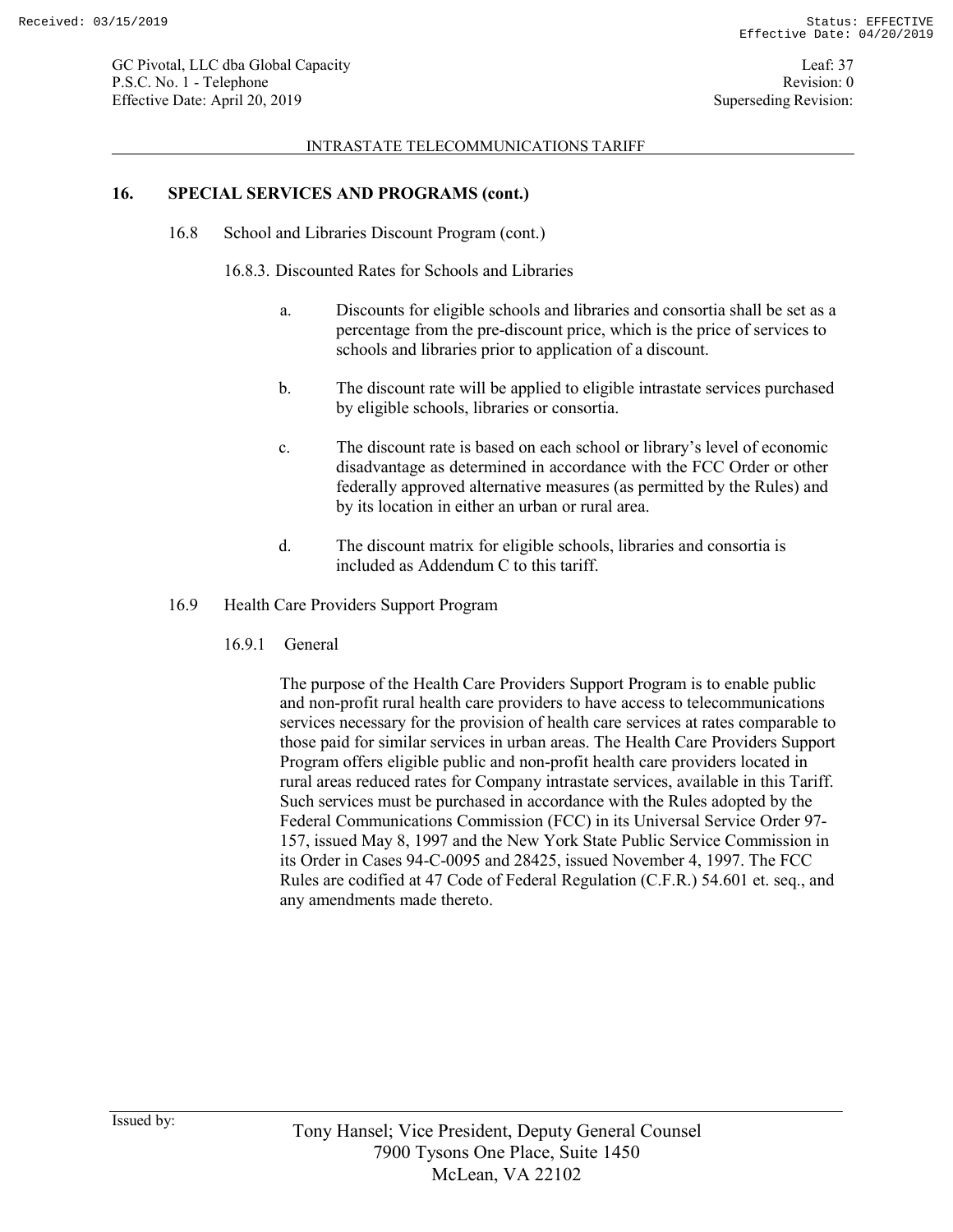#### INTRASTATE TELECOMMUNICATIONS TARIFF

### **16. SPECIAL SERVICES AND PROGRAMS (cont.)**

16.9 Health Care Providers Support Program

### 16.9.2 Regulations

- a. to be eligible for the reduced rates, rural health care providers are required to comply with the terms and conditions set forth in the FCC Rules.
- b. Reduced rates are available only to the extent that they are funded by the federal universal service fund.
- c. Eligible rural health care providers may aggregate demand with other entities to create a consortium. Universal service support shall apply only to the portion of eligible services used by an eligible health care provider.
- d. Responsibility of eligible health care providers (cont'd)
	- 1. Rural health care providers and consortia shall participate in a competitive bidding process for all services eligible for reduced rates in accordance with any state and local procurement rules.
	- 2. Rural health care providers and consortia shall submit requests for services to the program Administrator, as designated by the FCC, and follow established procedures.
	- 3. Services requested must be used for purposes related to the provision of health care services or instruction that the health care provider is legally authorized to provide under the law.
	- 4. A health care provider that cannot obtain toll free access to an Internet Service Provider and who is eligible for support for limited toll-free access under the Rules must certify that it lacks toll-free Internet access and that it is an eligible health care provider.
	- 5. Services cannot be sold, resold or transferred in consideration for money or any other thing of value.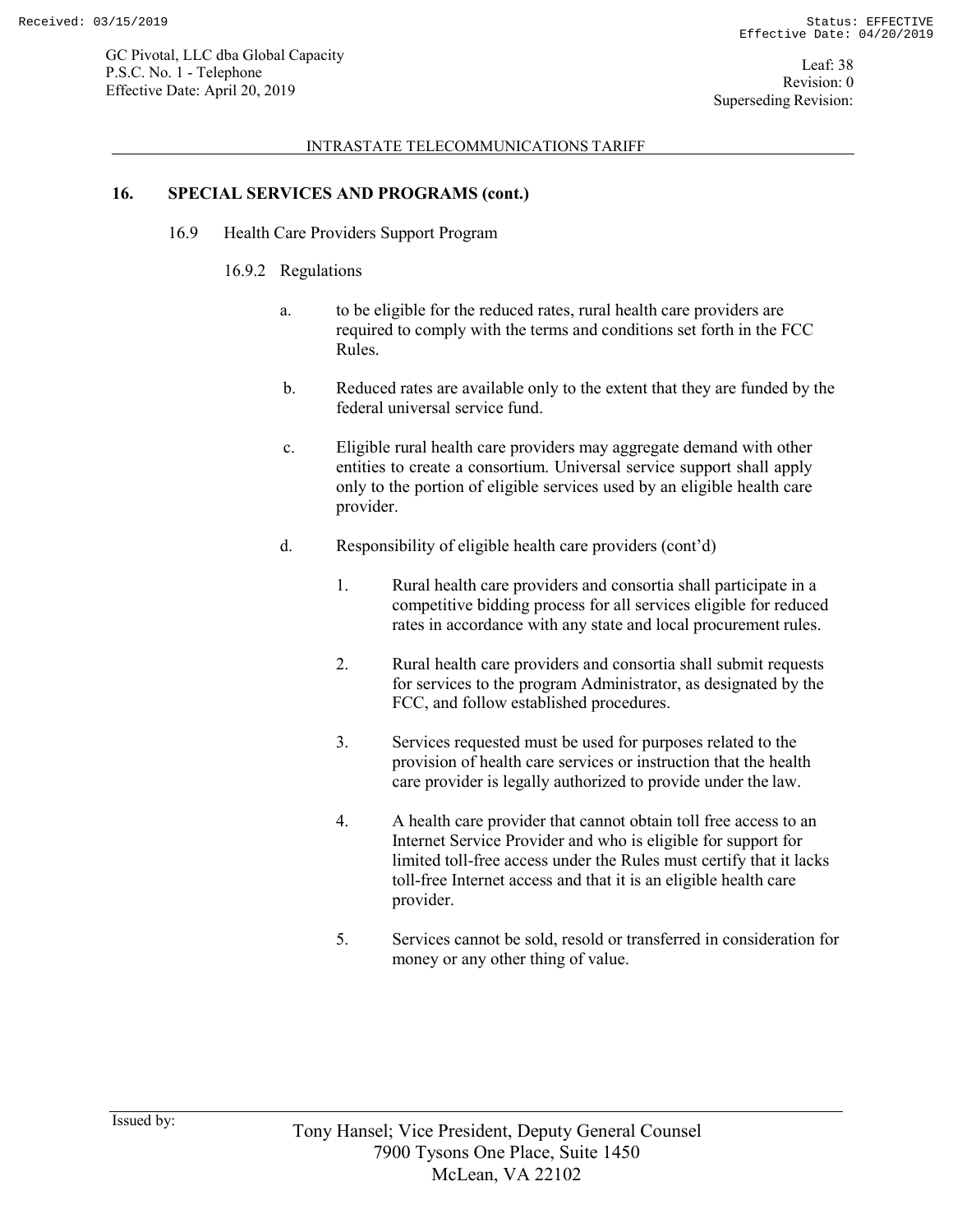#### INTRASTATE TELECOMMUNICATIONS TARIFF

### **16. SPECIAL SERVICES AND PROGRAMS (cont.)**

16.9 Health Care Providers Support Program

16.9.2 Regulations (cont.)

- e. Responsibility of the Company
	- 1. The Company shall offer the rates and charges as specified in Section 3, to eligible health care providers to the extent that facilities and services are available and offered in the tariffs specified in 1 preceding.
	- 2. The Company shall offer services to eligible rural health care providers and consortia at prices no higher than the highest urban rate as defined in the FCC Order and Rules.
	- 3. In competitive bidding situations, where specific flexible pricing arrangements are allowed, the Company may offer flexible pricing (to determine the reduced rate) subject to New York State Public Service Commission approval.